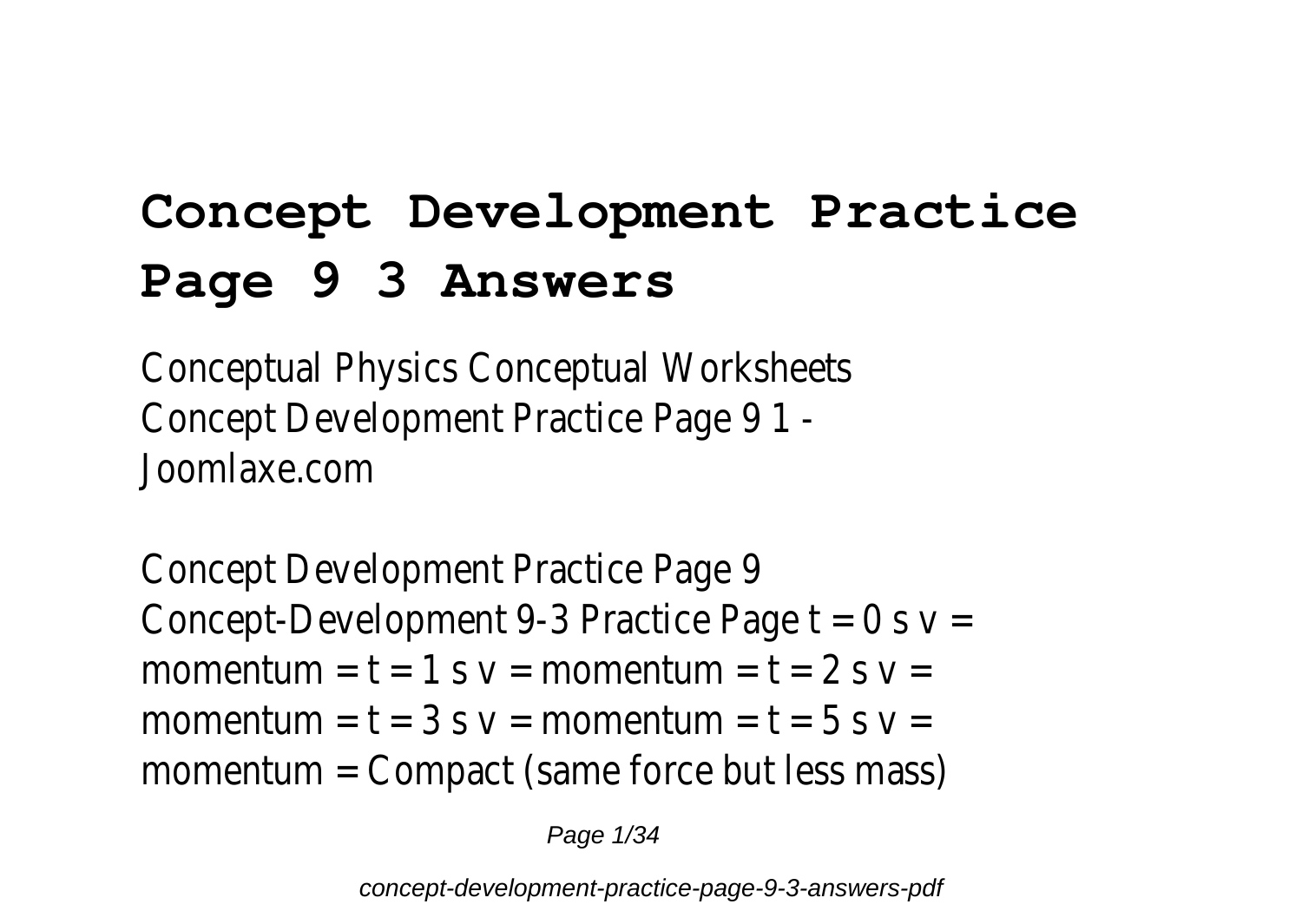Sedan (slower) Compact Sedan; same force applied over a longer time produces more impulse.

Concept-Development 9-3 Practice Page Concept-Development 9-2 Practice Page. 50 N During each bounce, some of the ball's mechanical energy is transformed into heat (and even sound), so the PE decreases with each bounce. 6 100 N 100 N 10 cm 6:1 The same, 60 J 100 N 50 N CONCEPTUAL PHYSICS 50 Chapter 9 Energy

Concept-Development 9-2 Practice Page 800 J 200 W 6 kW 2:1 250 N Block on A reaches Page 2/34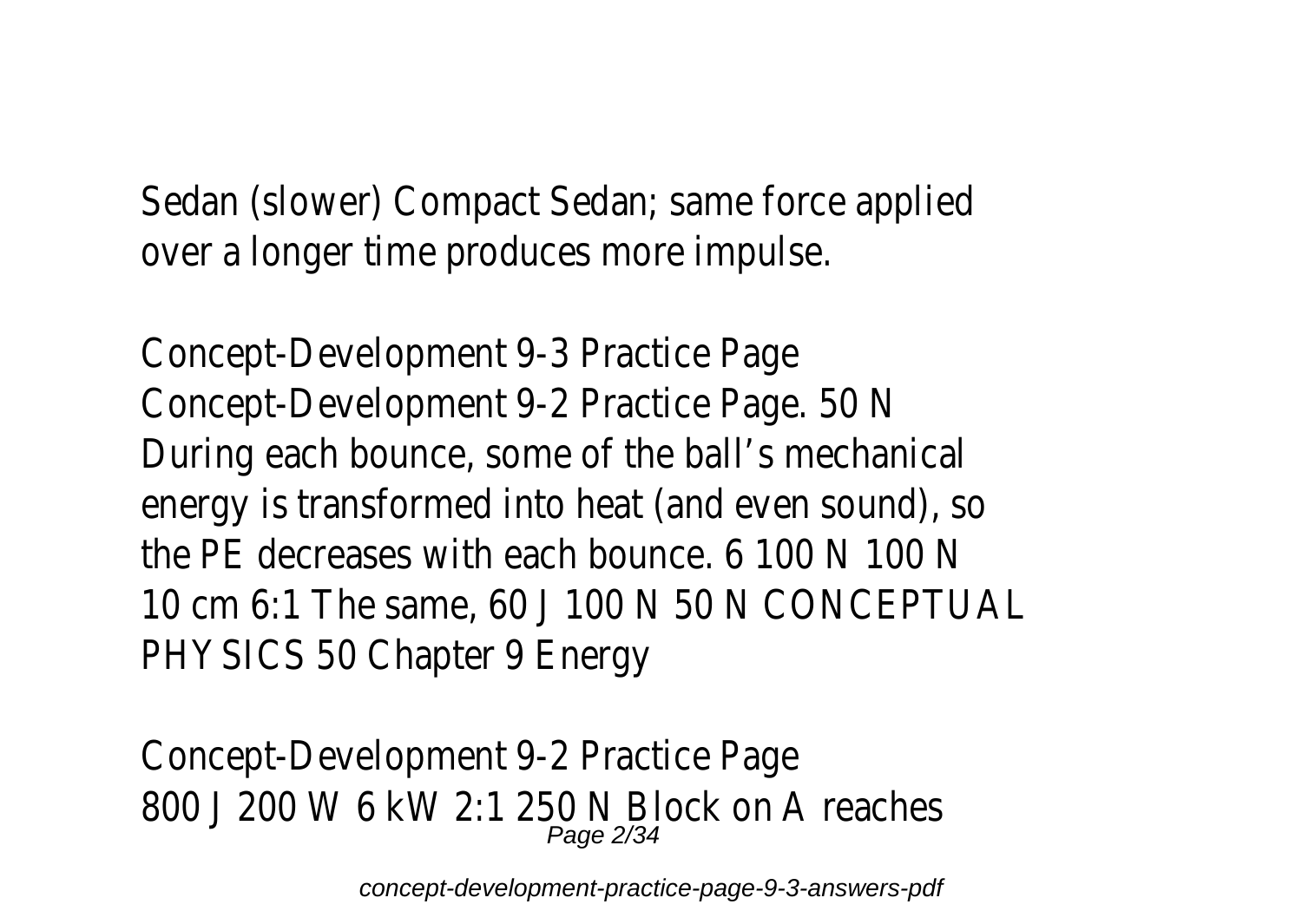bottom ? rst; greater acceleration and less ramp distance. Although it will have the same speed at bottom, the time it takes to reach that speed is different! 10 10 10

Concept-Development 9-1 Practice Page Name Class Date Concept-Development Practice Page 9-1 Work and Energy 1. How much work (energy) is needed to lift an object that weighs 200 N to a height of 4 m?

Concept-Development 9-1 Practice Page | 1pdf.net Name Class Date Concept-Development Practice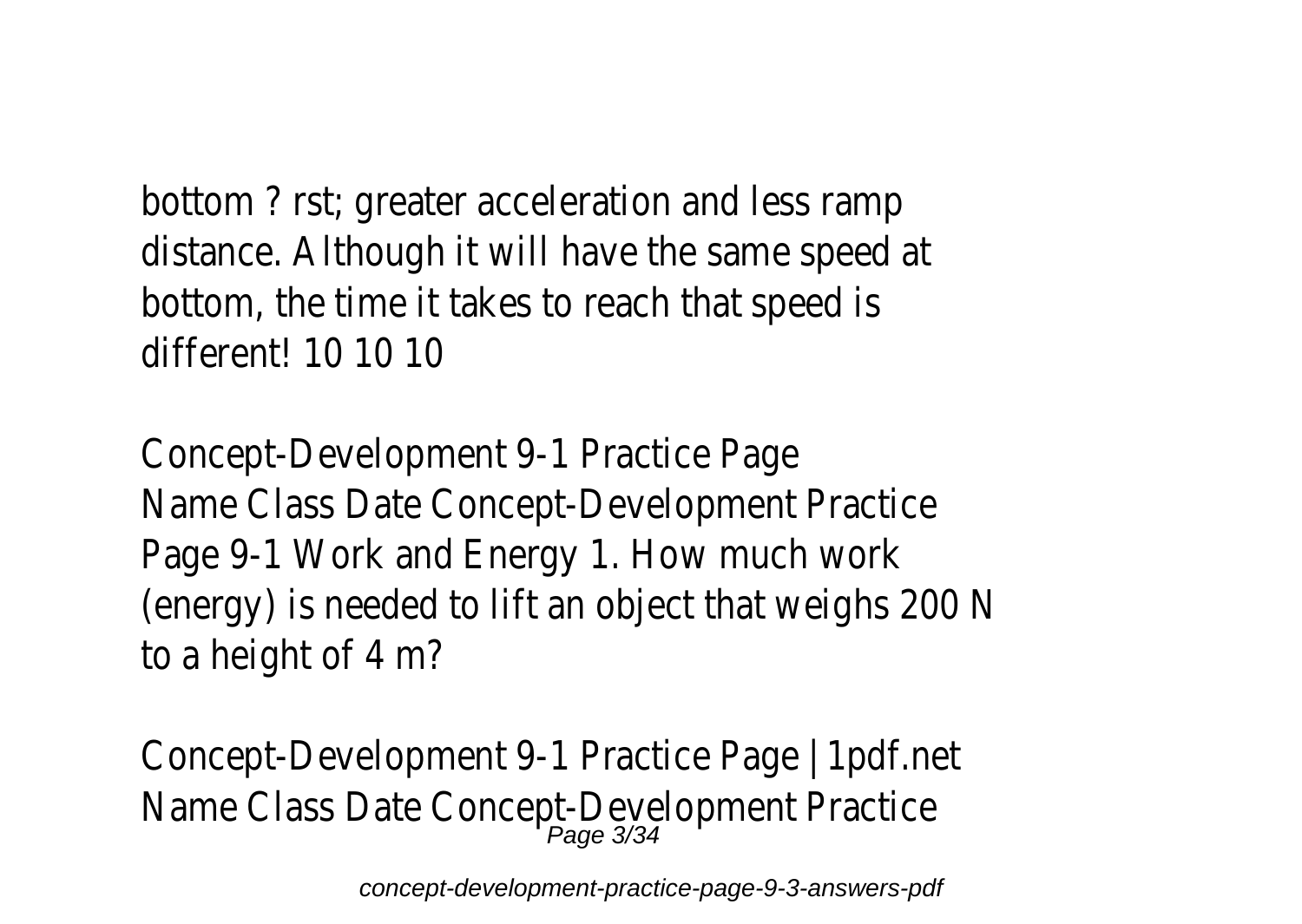Page 9-2 Conservation of Energy 1. Fill in the blanks for the six systems shown. 30 J 30 J 20 J 30 J 4  $\times$ 106 J

Concept-Development Practice Page - MAFIADOC.COM

9. When an automobile moves toward a listener, the sound of its horn seems relatively (low pitched) (normal) (high pitched) and when moving away from the listener, its horn seems (low pitched) (normal) (high pitched). 10. The changed pitch of the Doppler effect is due to changes in (wave speed) (wave frequency).

Page 4/34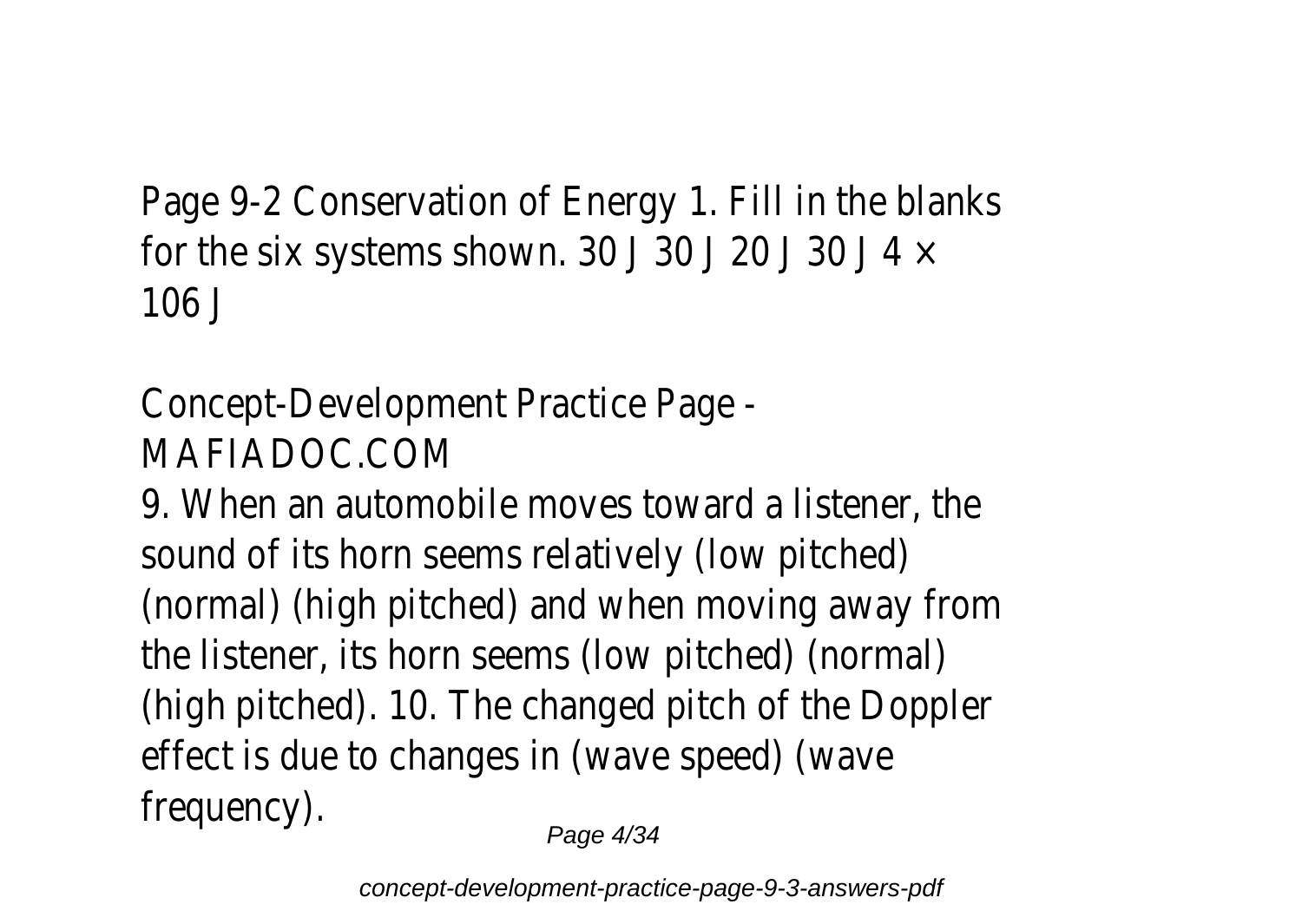Concept-Development 25-1 Practice Page The concept that additionally depends on location in a gravitational ? eld is (mass) (weight). (Mass) (Weight) is a measure of the amount of matter in an object and only depends on the number and kind of atoms that compose it.

Concept-Development 2-1 Practice Page Concept-Development 11-2 Practice Page. You topple when your CG extends beyond your feet. (One's buttocks can extend backward so the CG is above the feet.) (The CG is beyond the support base, above the feet.)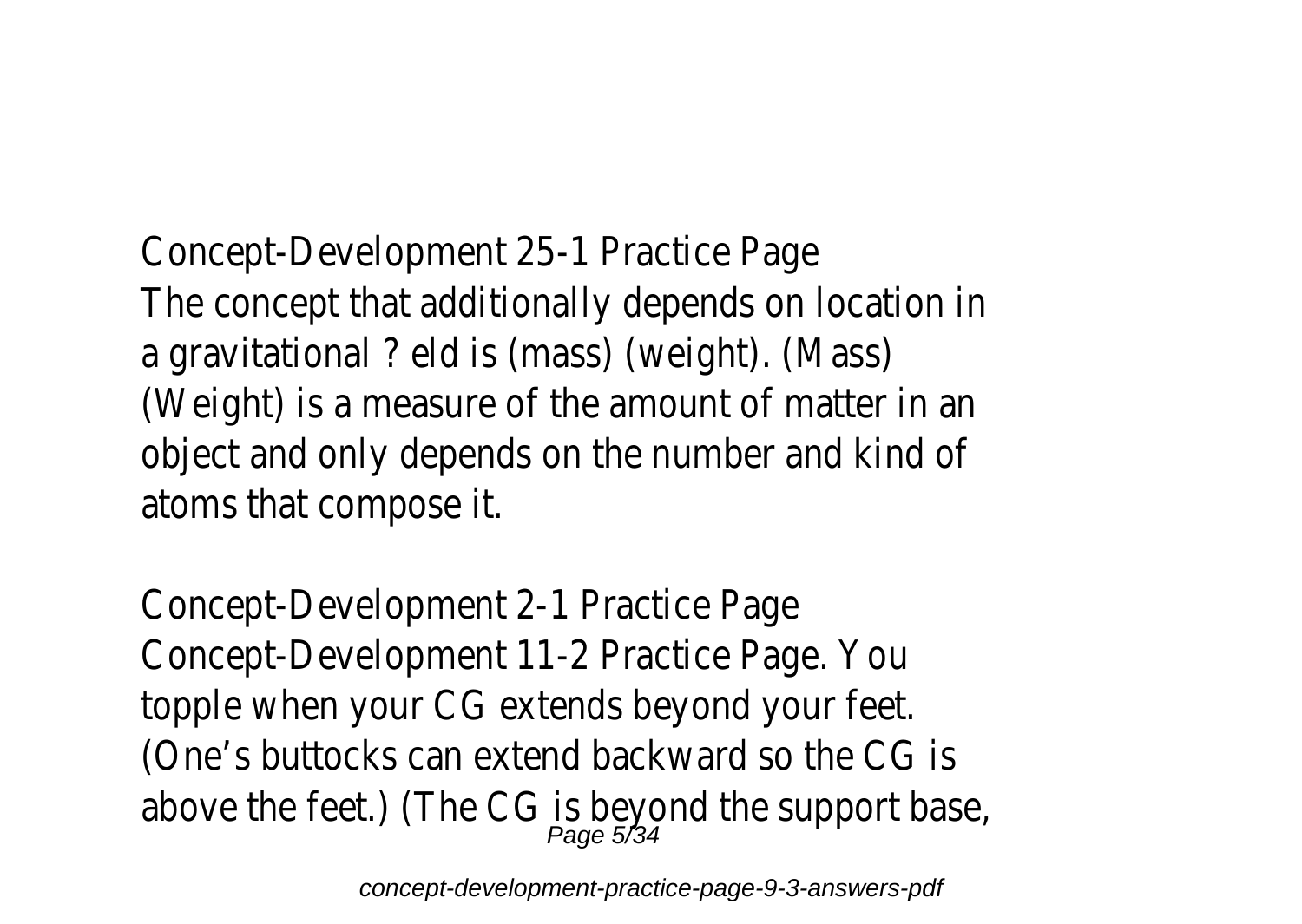so the person will topple backward. Demonstrate this in class!) CONCEPTUAL PHYSICS

Concept-Development 11-2 Practice Page it. The concept that is fundamental is (mass) (weight). The concept that additionally depends on location in a gravitational ? eld is (mass) (weight). (Mass) (Weight) is a measure of the amount of matter in an object and only depends on the number and kind of atoms that compose it.

Concept-Development 3-1 Practice Page T T Toward center of circle Yes Yes Yes f f Because Page 6/34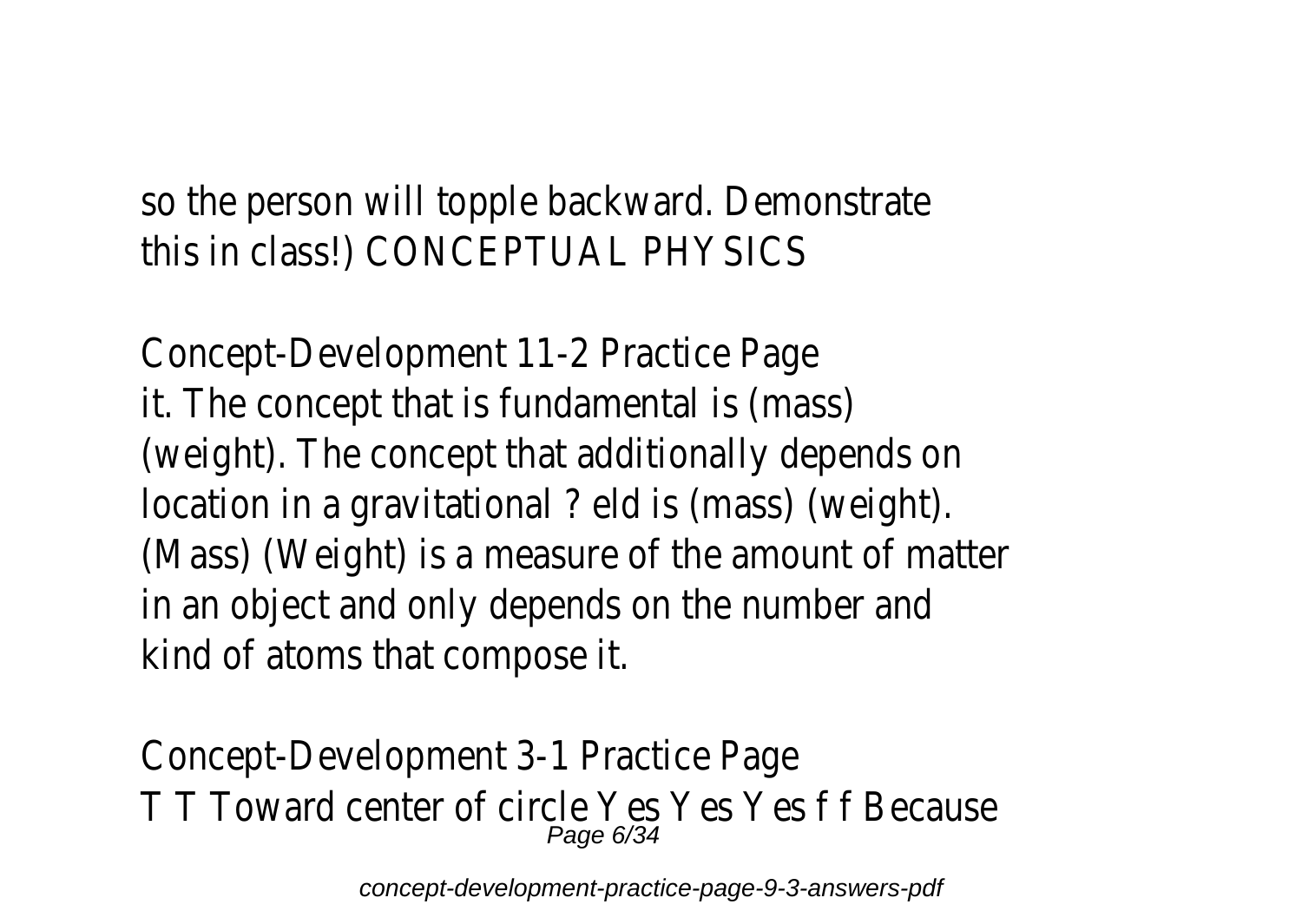centripetal acceleration is not zero n n Yes Provides centripetal force for circular motion CONCEPTUAL **PHYSICS** 

Concept-Development 10-1 Practice Page On this page you can read or download 9 1 circular motion answers concept development practice page in PDF format. If you don't see any interesting for you, use our search form on bottom ? .

9 1 circular motion answers concept development practice page concept development practice page 9 1. Download Page 7/34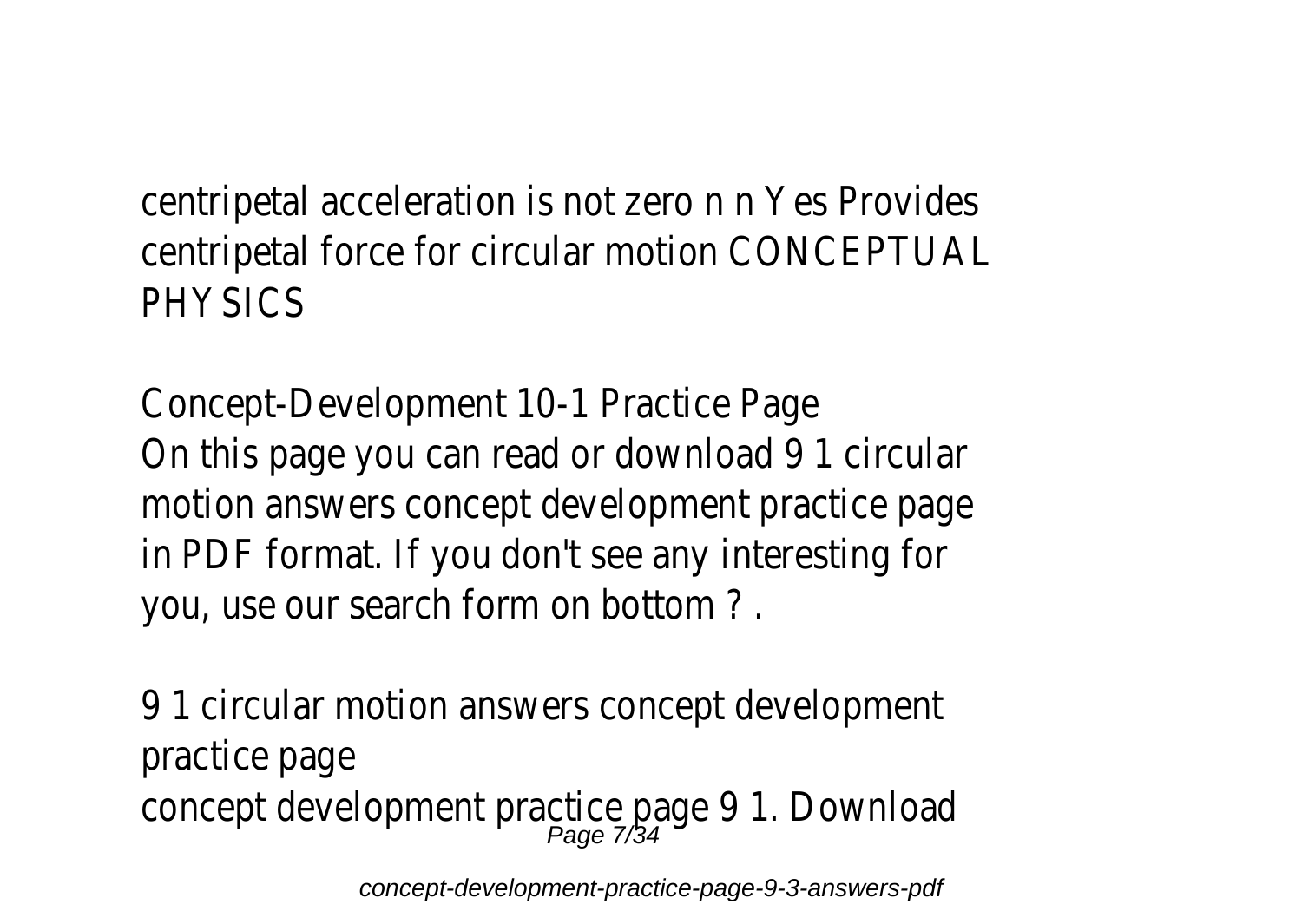concept development practice page 9 1 document. On this page you can read or download concept development practice page 9 1 in PDF format. If you don't see any interesting for you, use our search form on bottom ? . Concept Mapping: A GPS for Patient Care in Various ...

Concept Development Practice Page 9 1 - Joomlaxe.com Conceptual Physics Conceptual Worksheets ... millerSTEM

Conceptual Physics Conceptual Worksheets<br>Page 8/34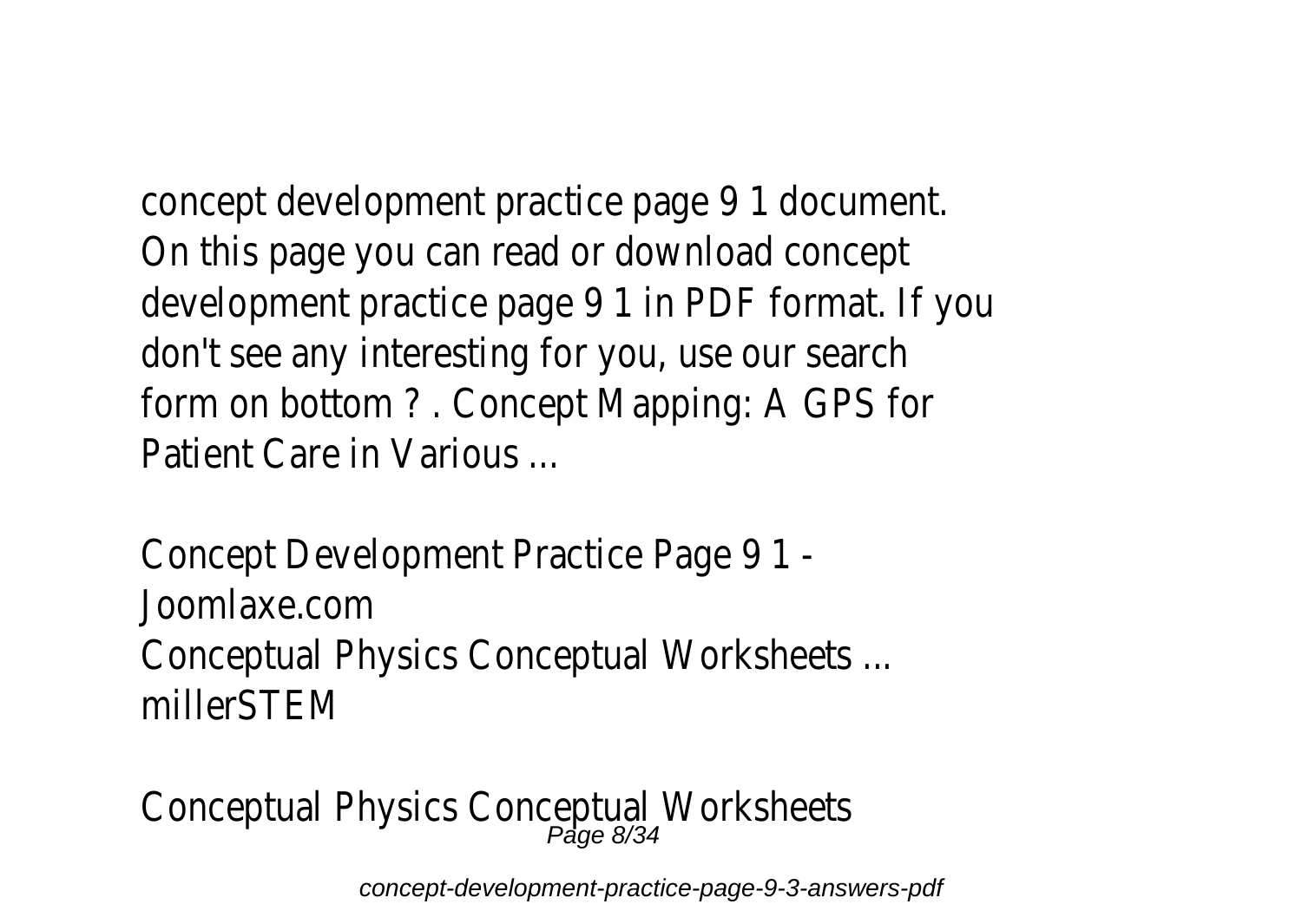### Created Date: 5/7/2012 1:17:14 PM

nhvweb.net Concept-Development 13-3 Practice Page Gravitational Interactions The equation for the law of universal gravitation is where F is the attractive force between masses m 1 and m 2 separated by distance d. G is the universal gravitational constant (and relates G to the masses and distance as the constant ?

Gravitational Interactions - Matawan-Aberdeen Regional ...

Page 9/34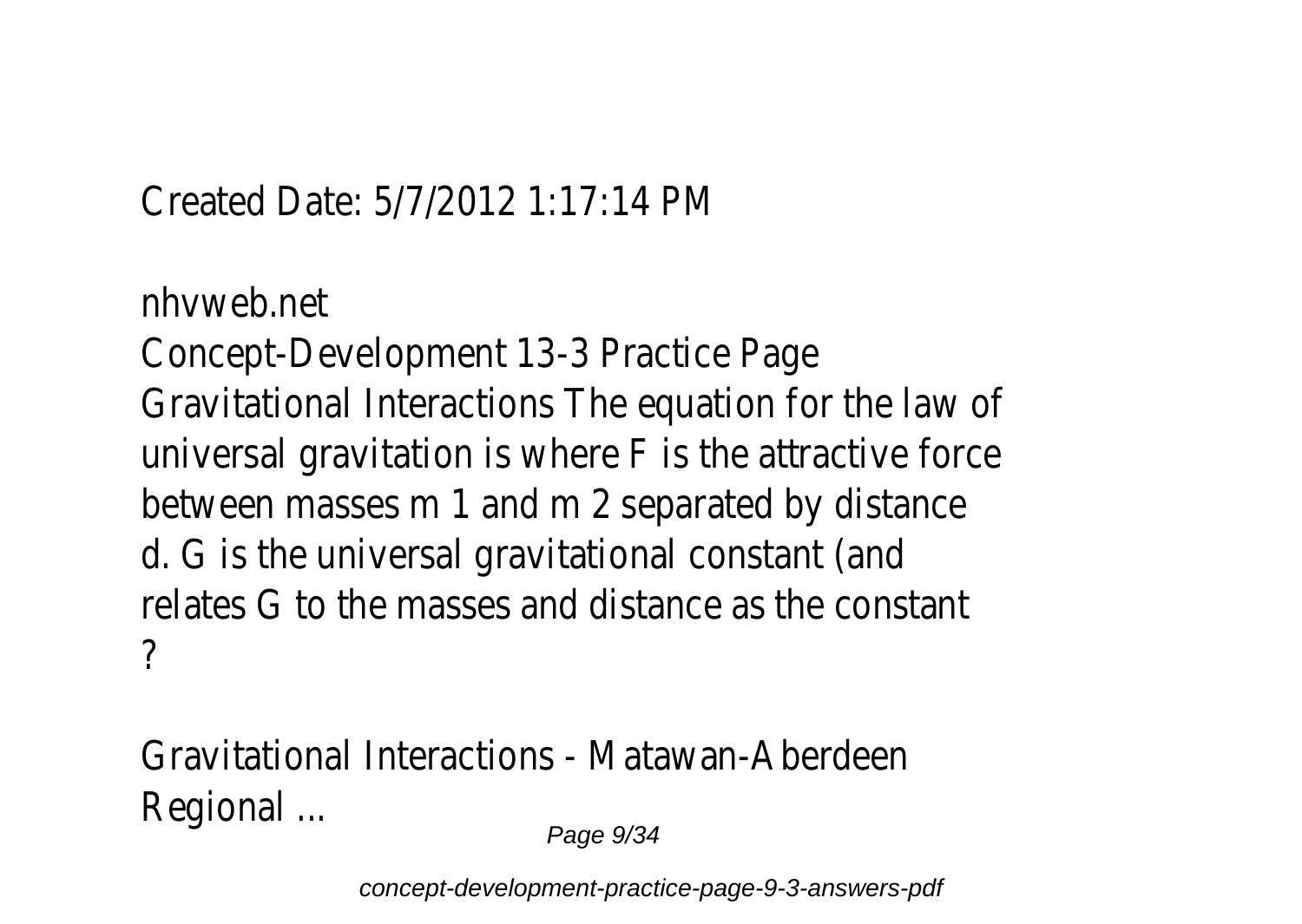Concept-Development 34-1 Practice Page Electric Current 1. Water doesn't ? ow in the pipe when (a) both ends are at the same level. Another way of saying this is that water will not ? ow in the pipe when both ends have the same potential energy (PE). Similarly, charge will not ? ow in a conductor if both ends of the conductor

Concept-Development 34-1 Practice Page Concept-Development Practice Page Susie Spacewalker and Bob Biker are in outer space. Bob experiences earth-normal gravity in a rotating habitat, where centripetal force on his feet provides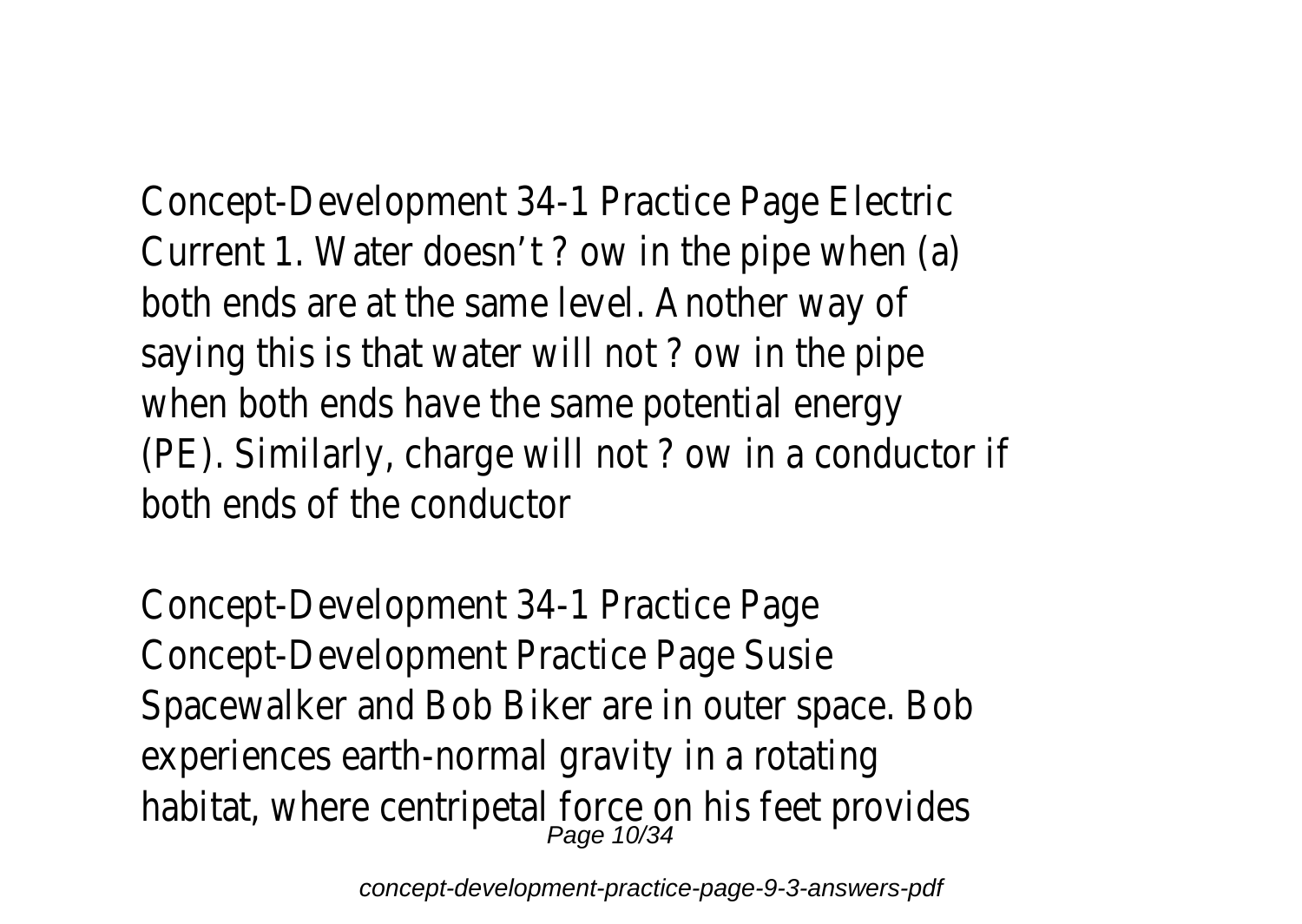a normal support force that feels like weight. Suzie hovers outside in a weightless condition, motionless relative to the

faculty.xavierhs.org 4 Vertical motion is affected only by gravity; horizontal motion does not affect vertical motion. CONCEPTUAL PHYSICS Chapter 5 Projectile Motion 19 Concept-Development 5-1 Practice Page

Concept-Development 5-1 Practice Page Concept-Development 6-5 Practice Page Equilibrium on an Inclined Plane 1. The block is at rest on a Page 11/34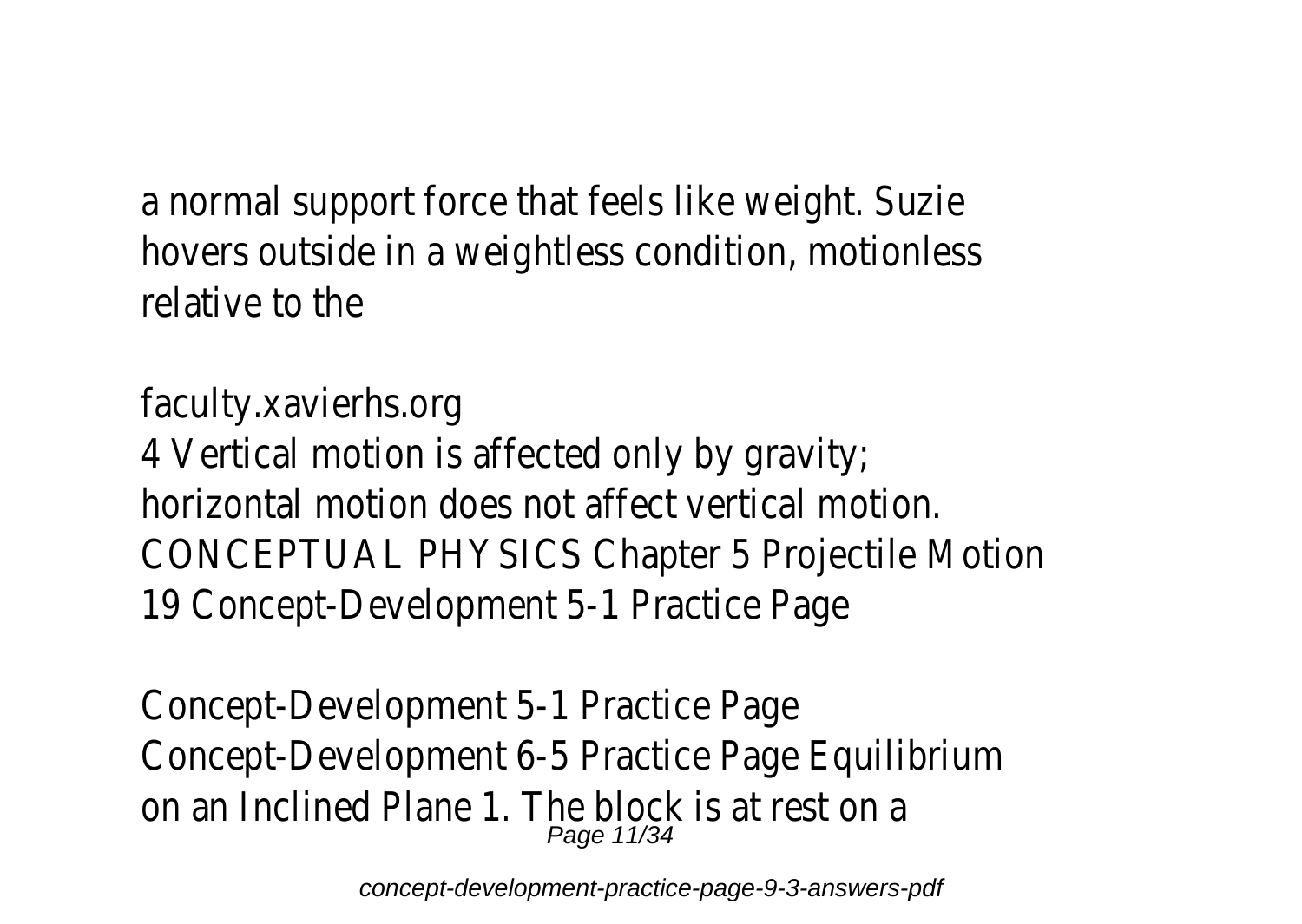horizontal surface. The normal support force n is equal and opposite to weight W. a. There is (friction) (no friction) because the block has no tendency to slide. 2. At rest on the incline, friction acts.

Concept-Development 13-3 Practice Page Gravitational Interactions The equation for the law of universal gravitation is where F is the attractive force between masses m 1 and m 2 separated by distance d. G is the universal gravitational constant (and relates G to the masses and distance as the constant ?

Page 12/34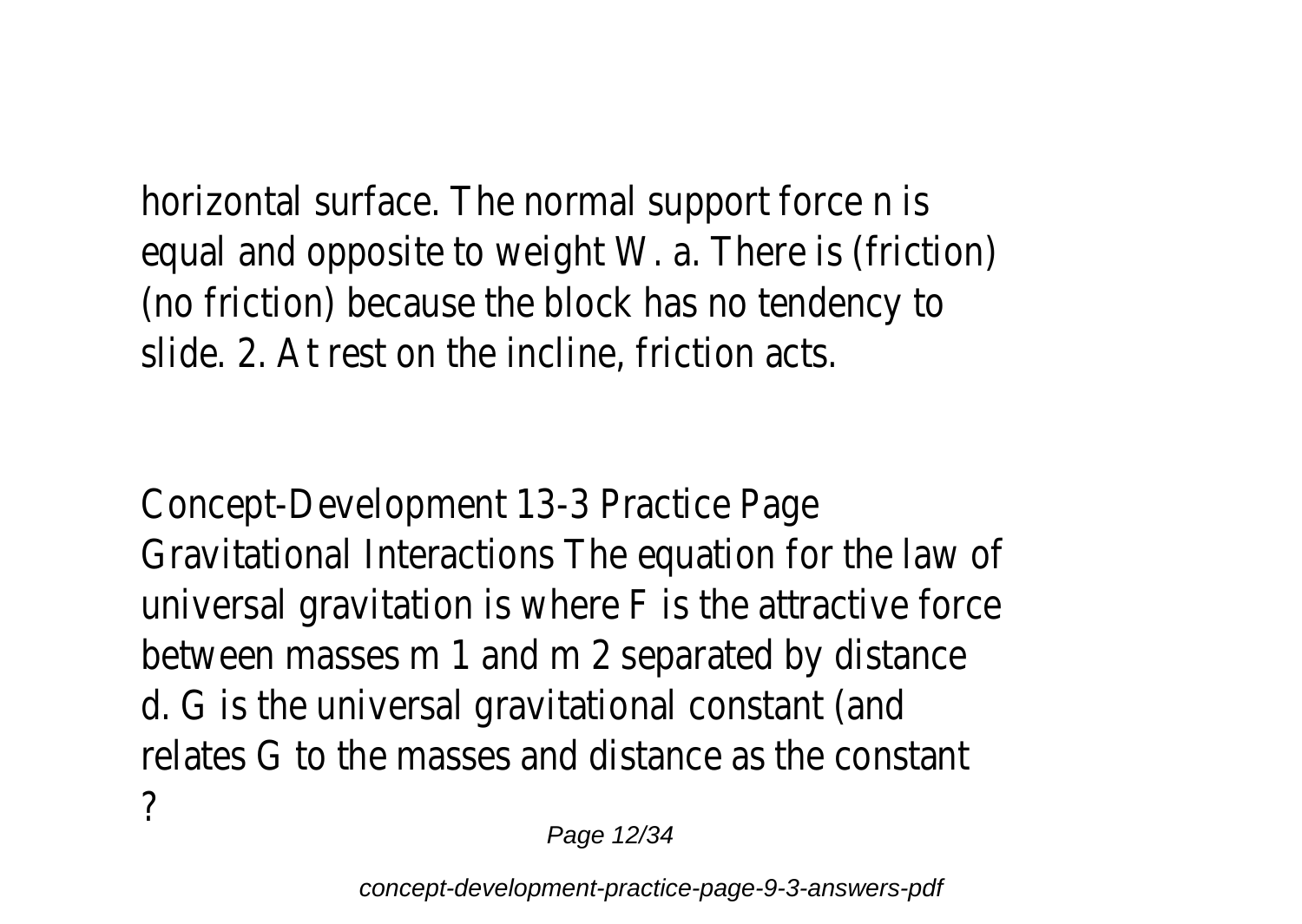Concept Development Practice Page 9 Concept-Development 9-3 Practice Page  $t = 0$  s  $v =$ momentum =  $t = 1$  s  $v =$  momentum =  $t = 2$  s  $v =$ momentum =  $t = 3$  s  $v =$  momentum =  $t = 5$  s  $v =$ momentum = Compact (same force but less mass) Sedan (slower) Compact Sedan; same force applied over a longer time produces more impulse.

Concept-Development 9-3 Practice Page Concept-Development 9-2 Practice Page. 50 N During each bounce, some of the ball's mechanical energy is transformed into heat (and even sound), so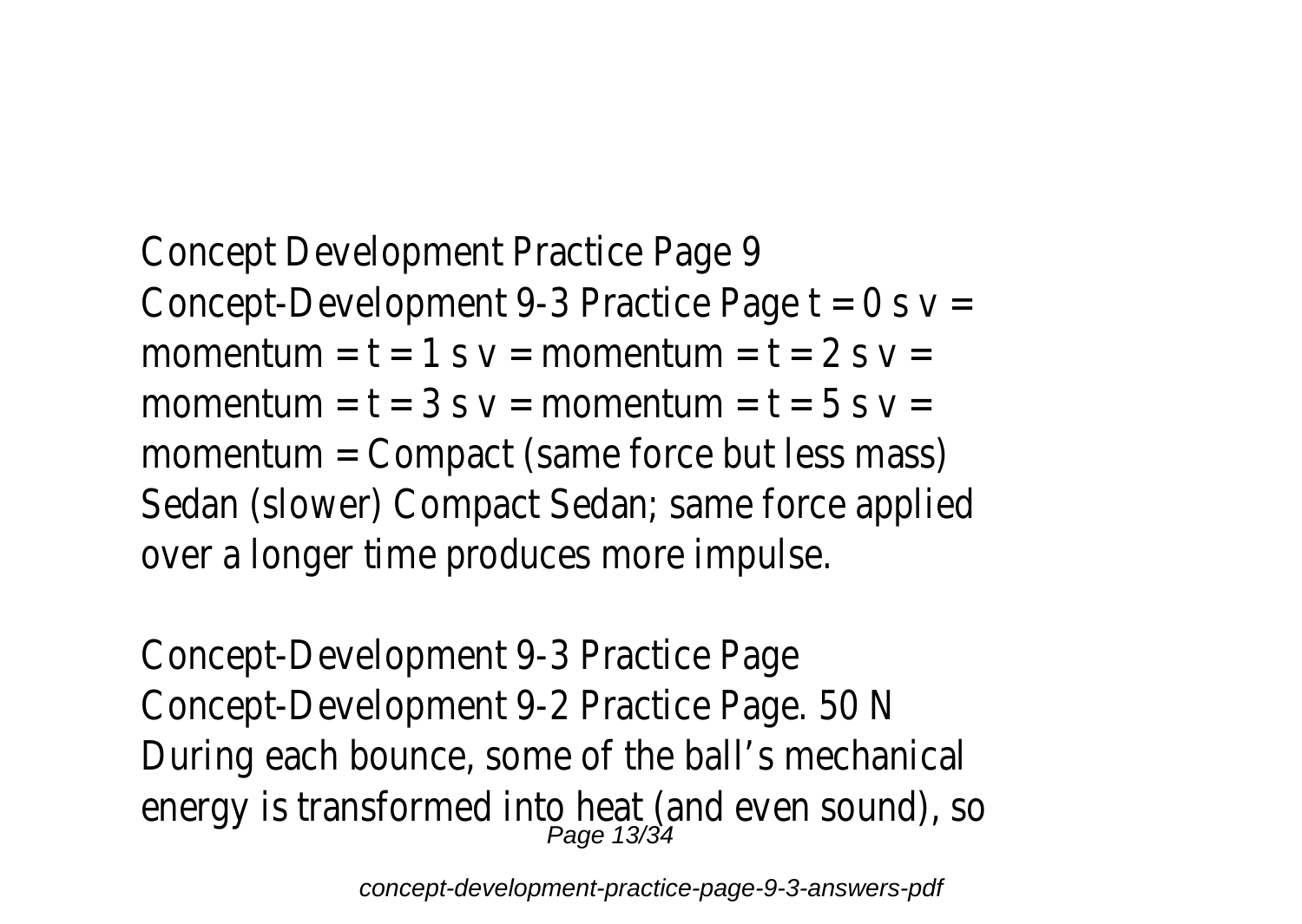the PE decreases with each bounce. 6 100 N 100 N 10 cm 6:1 The same, 60 J 100 N 50 N CONCEPTUAL PHYSICS 50 Chapter 9 Energy

Concept-Development 9-2 Practice Page 800 J 200 W 6 kW 2:1 250 N Block on A reaches bottom ? rst; greater acceleration and less ramp distance. Although it will have the same speed at bottom, the time it takes to reach that speed is different! 10 10 10

Concept-Development 9-1 Practice Page Name Class Date Concept-Development Practice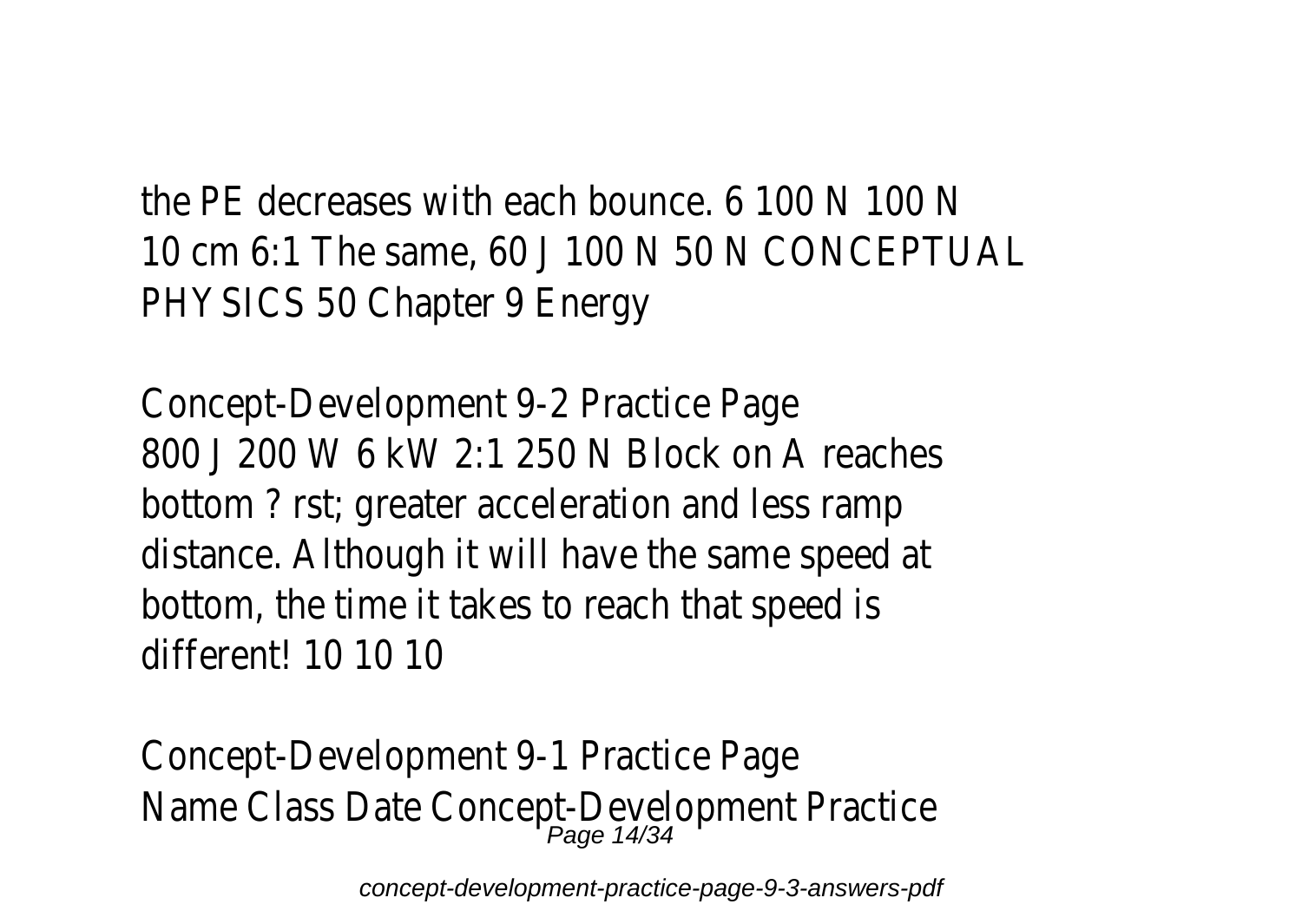Page 9-1 Work and Energy 1. How much work (energy) is needed to lift an object that weighs 200 N to a height of 4 m?

Concept-Development 9-1 Practice Page | 1pdf.net Name Class Date Concept-Development Practice Page 9-2 Conservation of Energy 1. Fill in the blanks for the six systems shown. 30 J 30 J 20 J 30 J 4  $\times$ 106 J

Concept-Development Practice Page - MAFIADOC.COM

9. When an automobile moves toward a listener, the Page 15/34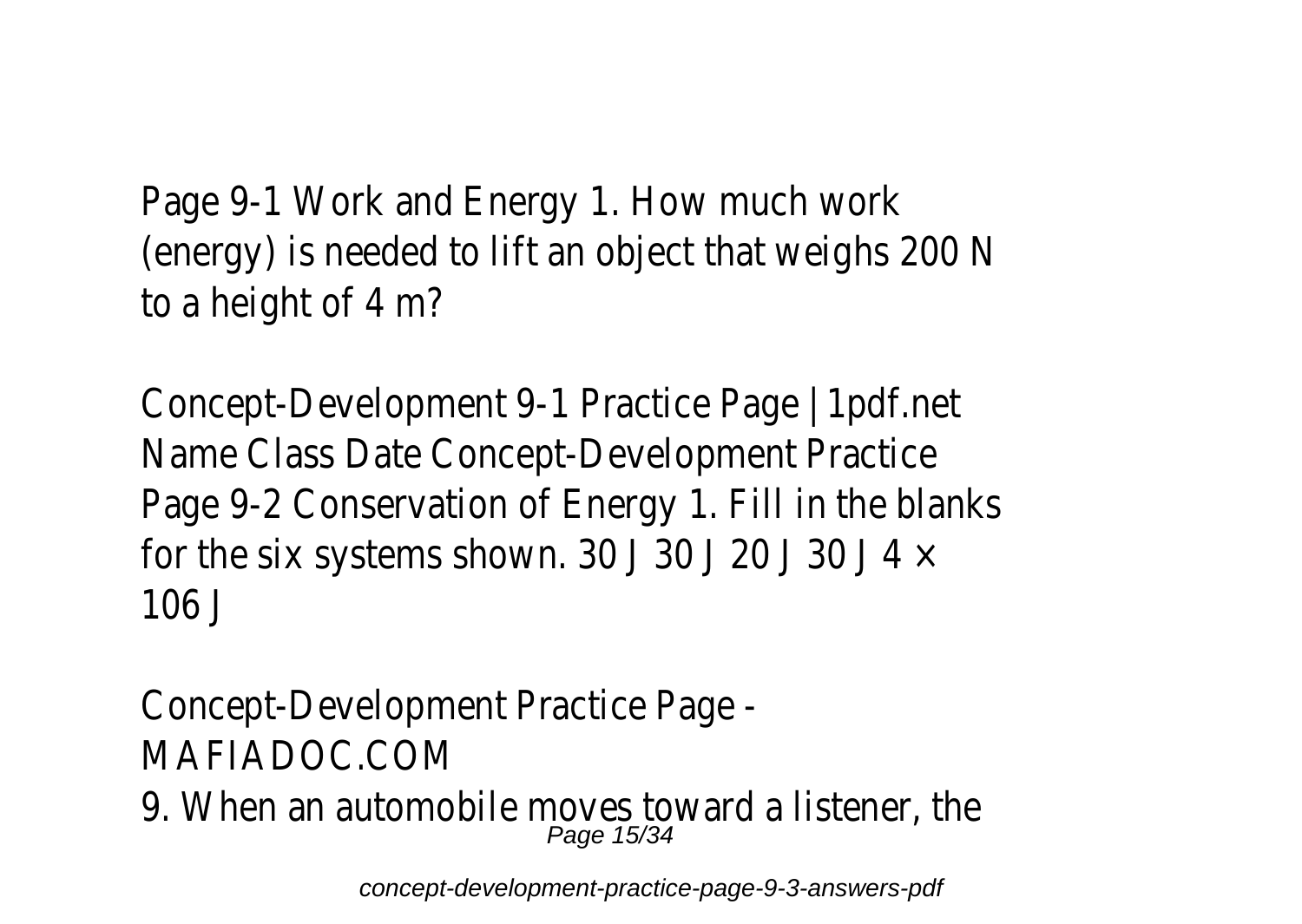sound of its horn seems relatively (low pitched) (normal) (high pitched) and when moving away from the listener, its horn seems (low pitched) (normal) (high pitched). 10. The changed pitch of the Doppler effect is due to changes in (wave speed) (wave frequency).

Concept-Development 25-1 Practice Page The concept that additionally depends on location in a gravitational ? eld is (mass) (weight). (Mass) (Weight) is a measure of the amount of matter in an object and only depends on the number and kind of atoms that compose it. Page 16/34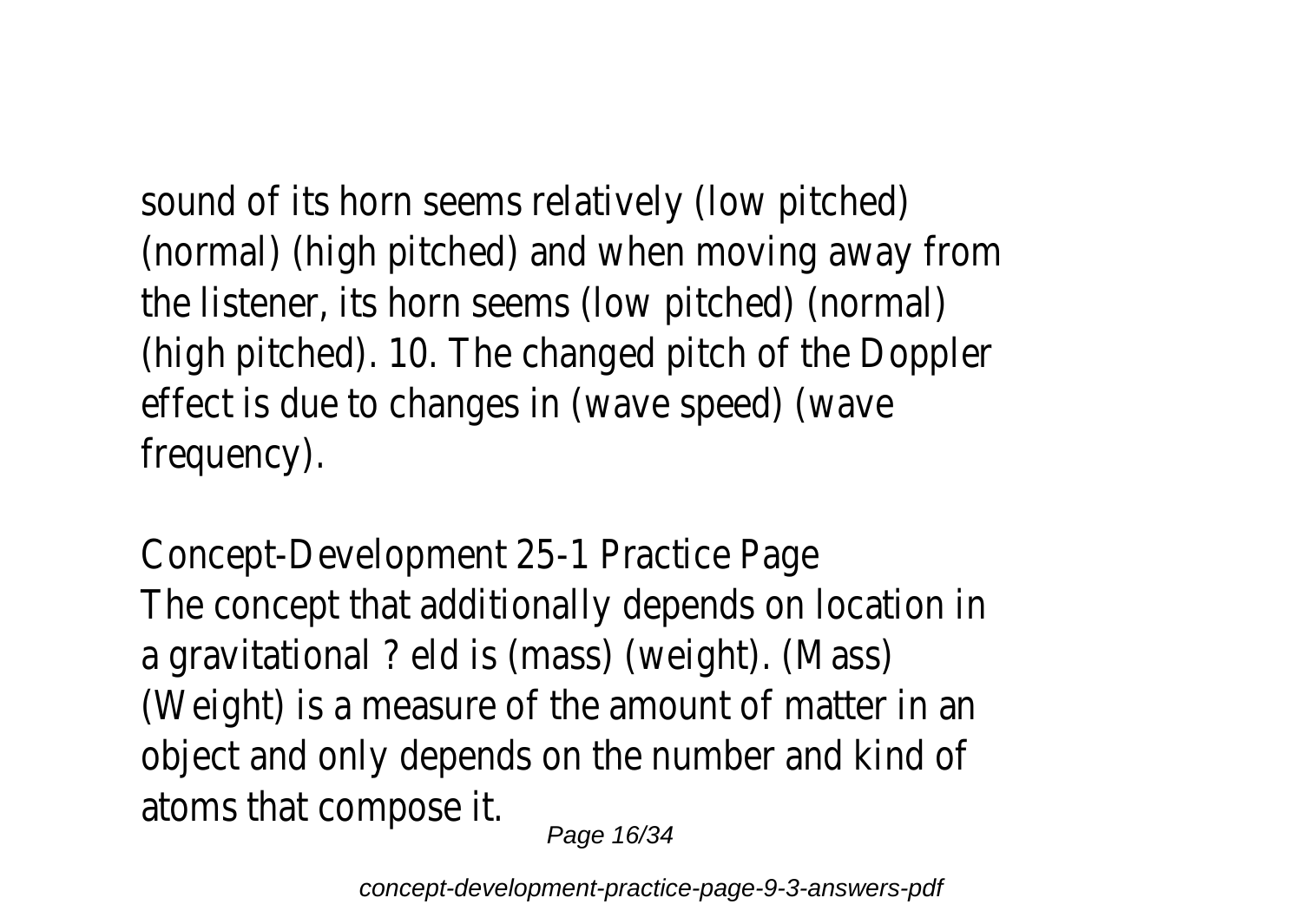Concept-Development 2-1 Practice Page Concept-Development 11-2 Practice Page. You topple when your CG extends beyond your feet. (One's buttocks can extend backward so the CG is above the feet.) (The CG is beyond the support base, so the person will topple backward. Demonstrate this in class!) CONCEPTUAL PHYSICS

Concept-Development 11-2 Practice Page it. The concept that is fundamental is (mass) (weight). The concept that additionally depends on location in a gravitational ? eld is (mass) (weight).<br>Page 17/34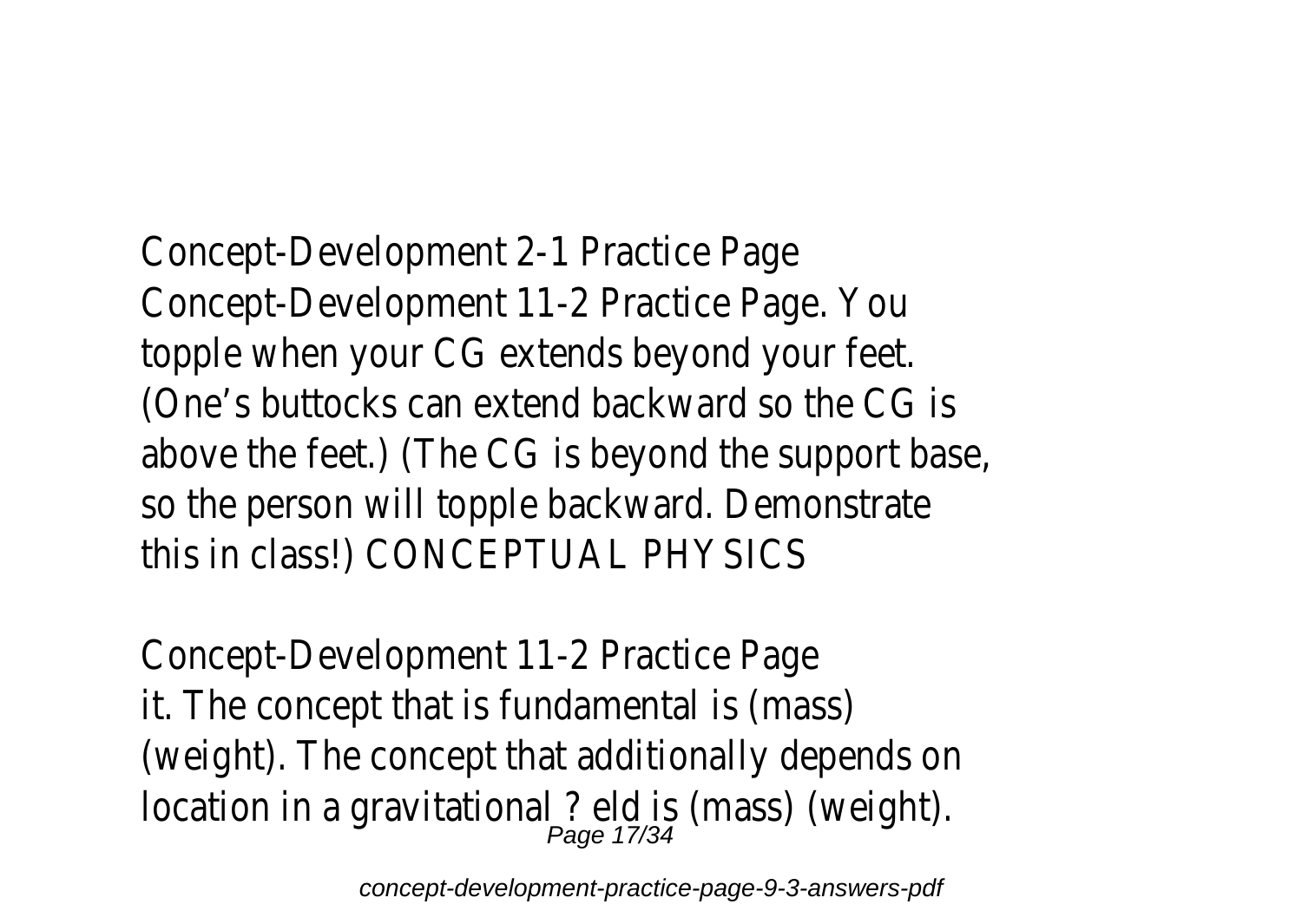(Mass) (Weight) is a measure of the amount of matter in an object and only depends on the number and kind of atoms that compose it.

Concept-Development 3-1 Practice Page T T Toward center of circle Yes Yes Yes f f Because centripetal acceleration is not zero n n Yes Provides centripetal force for circular motion CONCEPTUAL **PHYSICS** 

Concept-Development 10-1 Practice Page On this page you can read or download 9 1 circular motion answers concept development practice page Page 18/34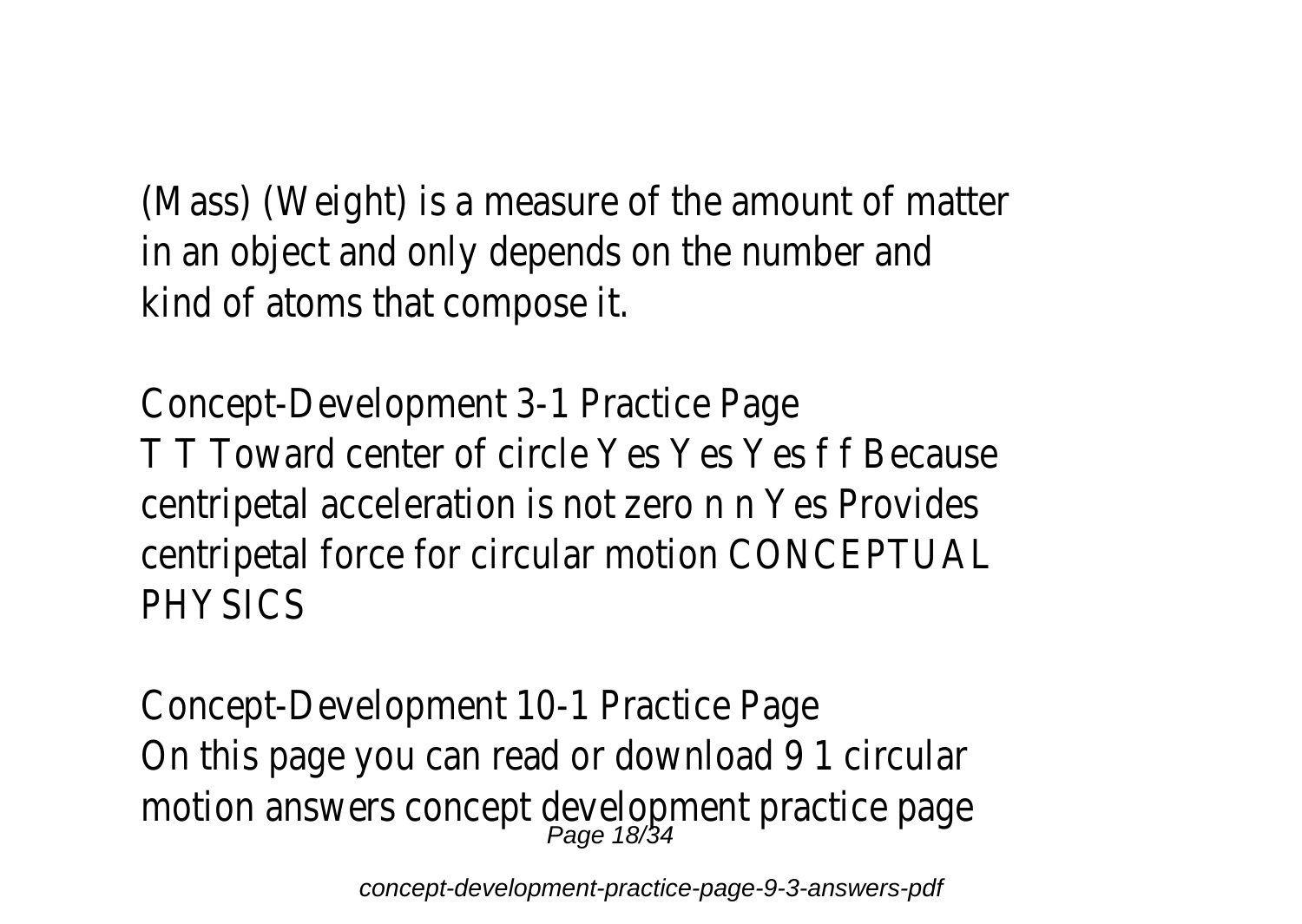in PDF format. If you don't see any interesting for you, use our search form on bottom ? .

9 1 circular motion answers concept development practice page

concept development practice page 9 1. Download concept development practice page 9 1 document. On this page you can read or download concept development practice page 9 1 in PDF format. If you don't see any interesting for you, use our search form on bottom ? . Concept Mapping: A GPS for Patient Care in Various ...

Page 19/34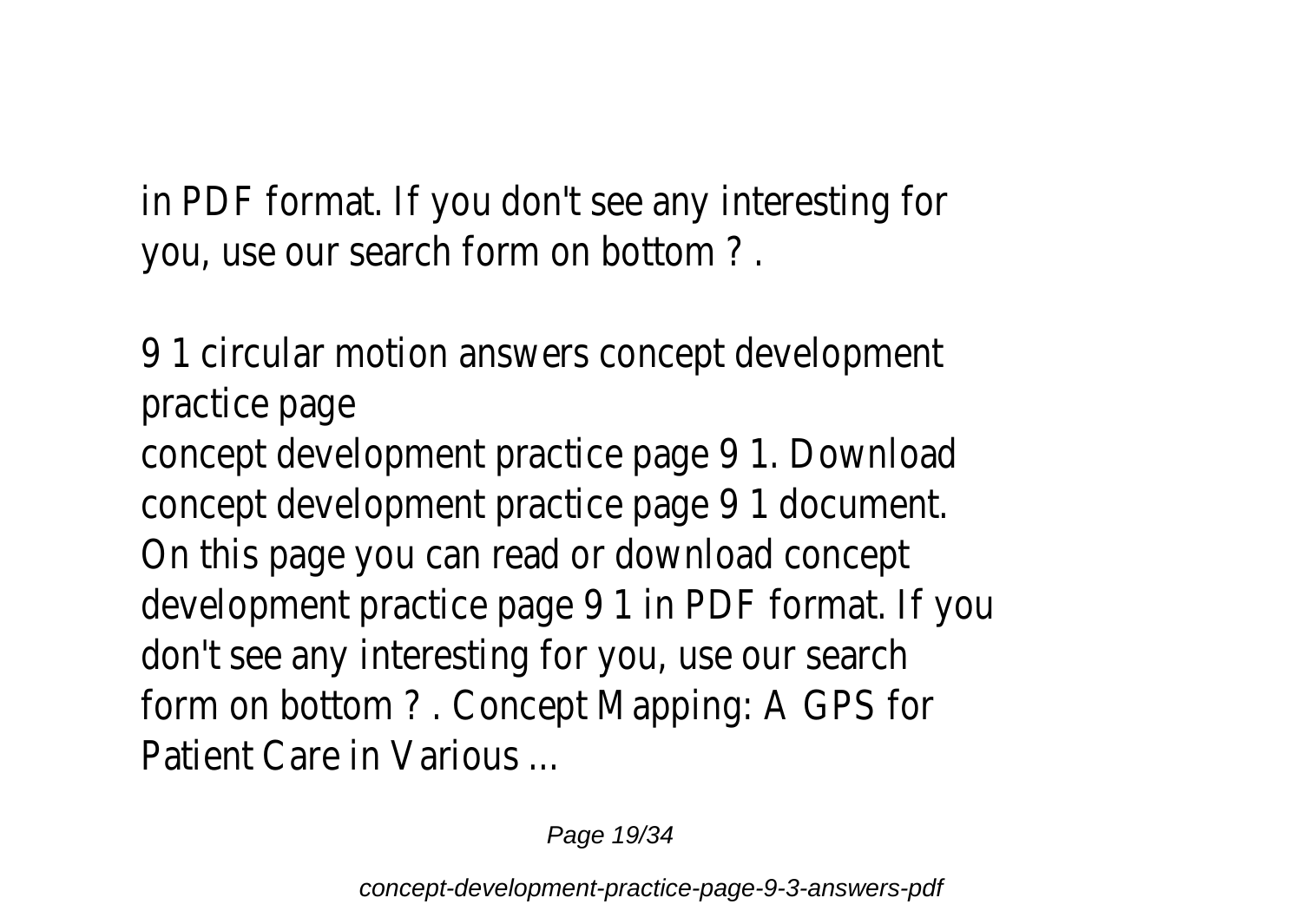Concept Development Practice Page 9 1 - Joomlaxe.com Conceptual Physics Conceptual Worksheets ... millerSTEM

Conceptual Physics Conceptual Worksheets Created Date: 5/7/2012 1:17:14 PM

nhvweb.net Concept-Development 13-3 Practice Page Gravitational Interactions The equation for the law of universal gravitation is where F is the attractive force between masses m 1 and m 2 separated by distance<br>Page 20/34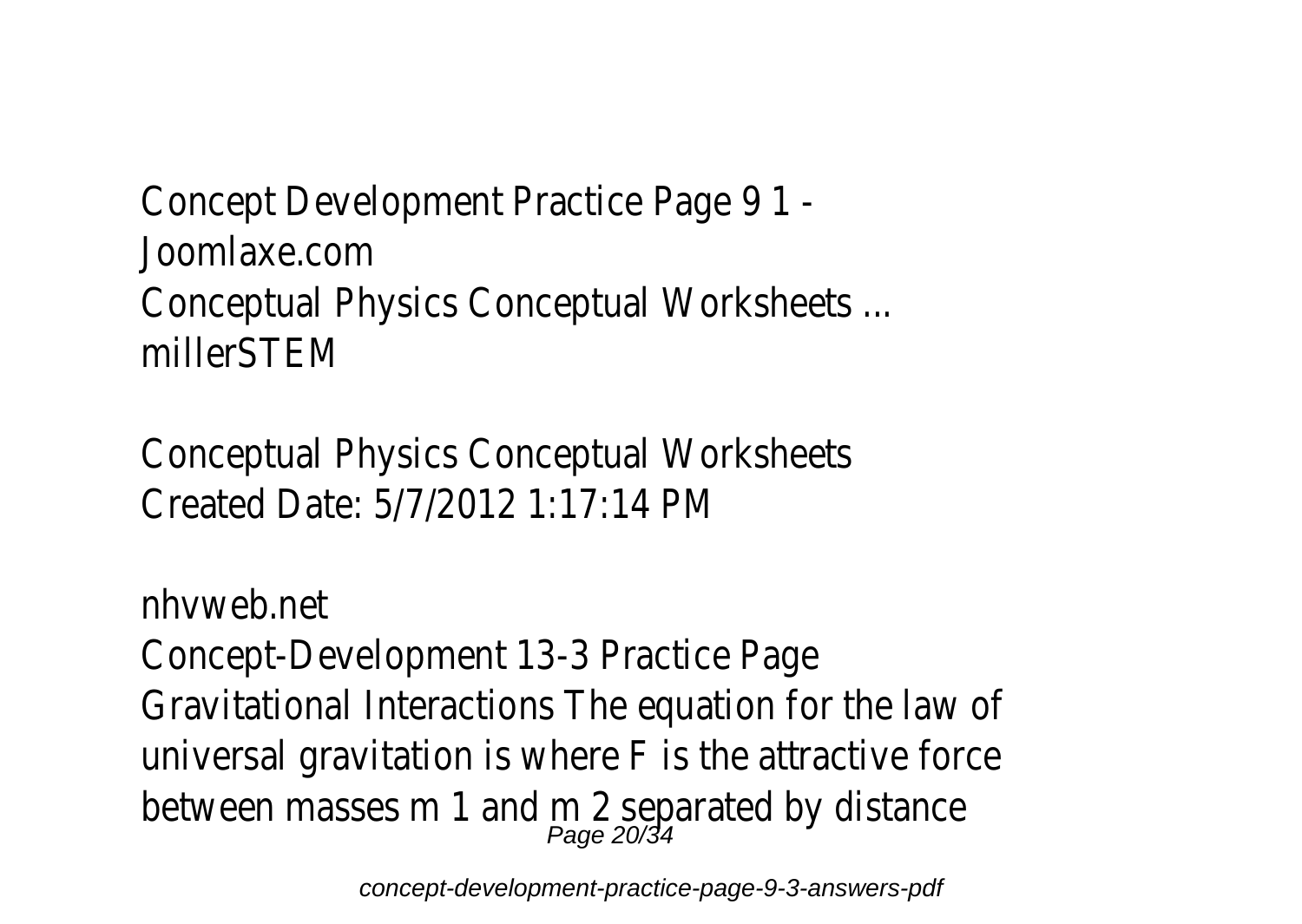d. G is the universal gravitational constant (and relates G to the masses and distance as the constant ?

Gravitational Interactions - Matawan-Aberdeen Regional ...

Concept-Development 34-1 Practice Page Electric Current 1. Water doesn't ? ow in the pipe when (a) both ends are at the same level. Another way of saying this is that water will not ? ow in the pipe when both ends have the same potential energy (PE). Similarly, charge will not ? ow in a conductor if both ends of the conductor Page 21/34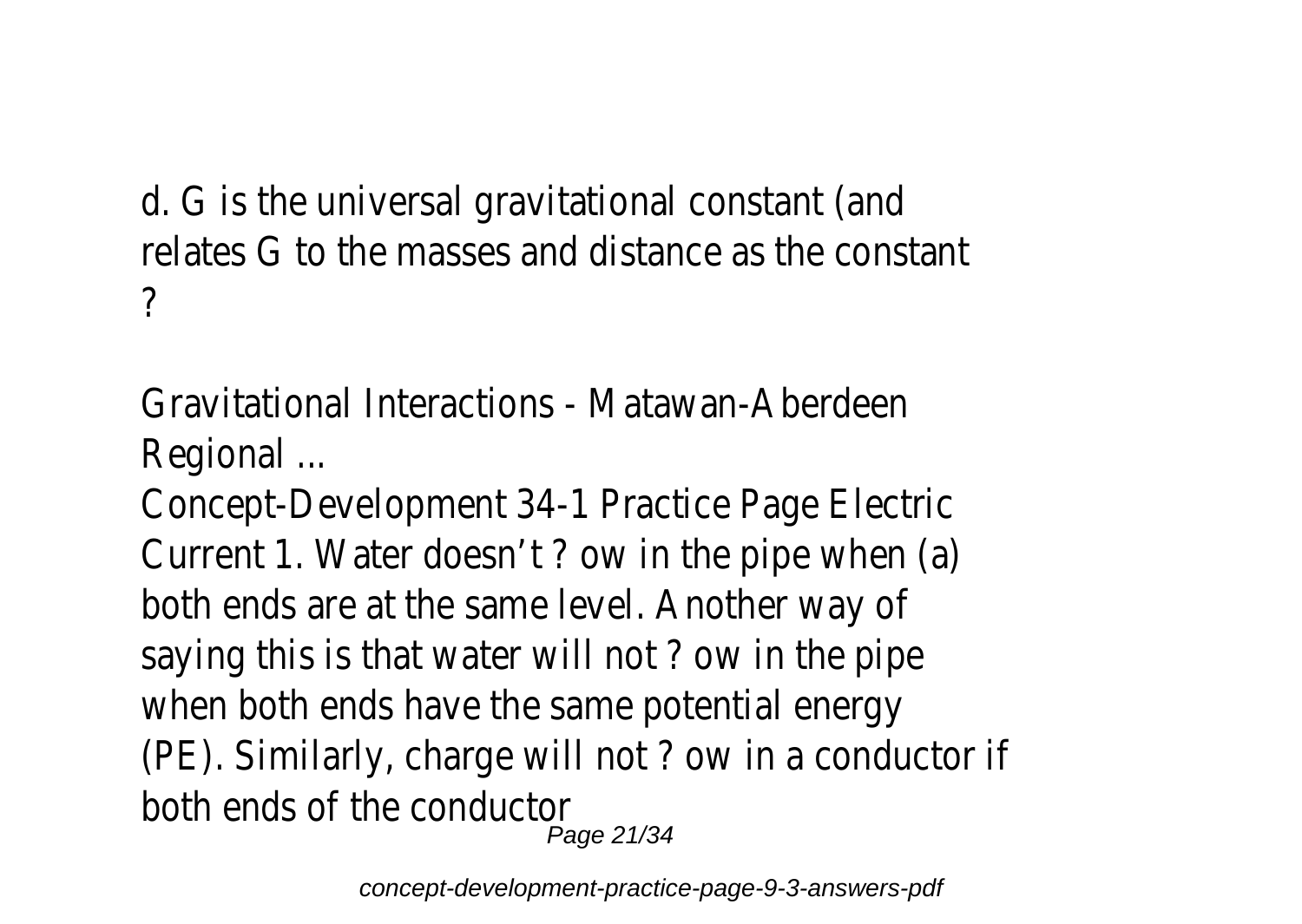Concept-Development 34-1 Practice Page Concept-Development Practice Page Susie Spacewalker and Bob Biker are in outer space. Bob experiences earth-normal gravity in a rotating habitat, where centripetal force on his feet provides a normal support force that feels like weight. Suzie hovers outside in a weightless condition, motionless relative to the

faculty.xavierhs.org 4 Vertical motion is affected only by gravity; horizontal motion does not affect vertical motion. Page 22/34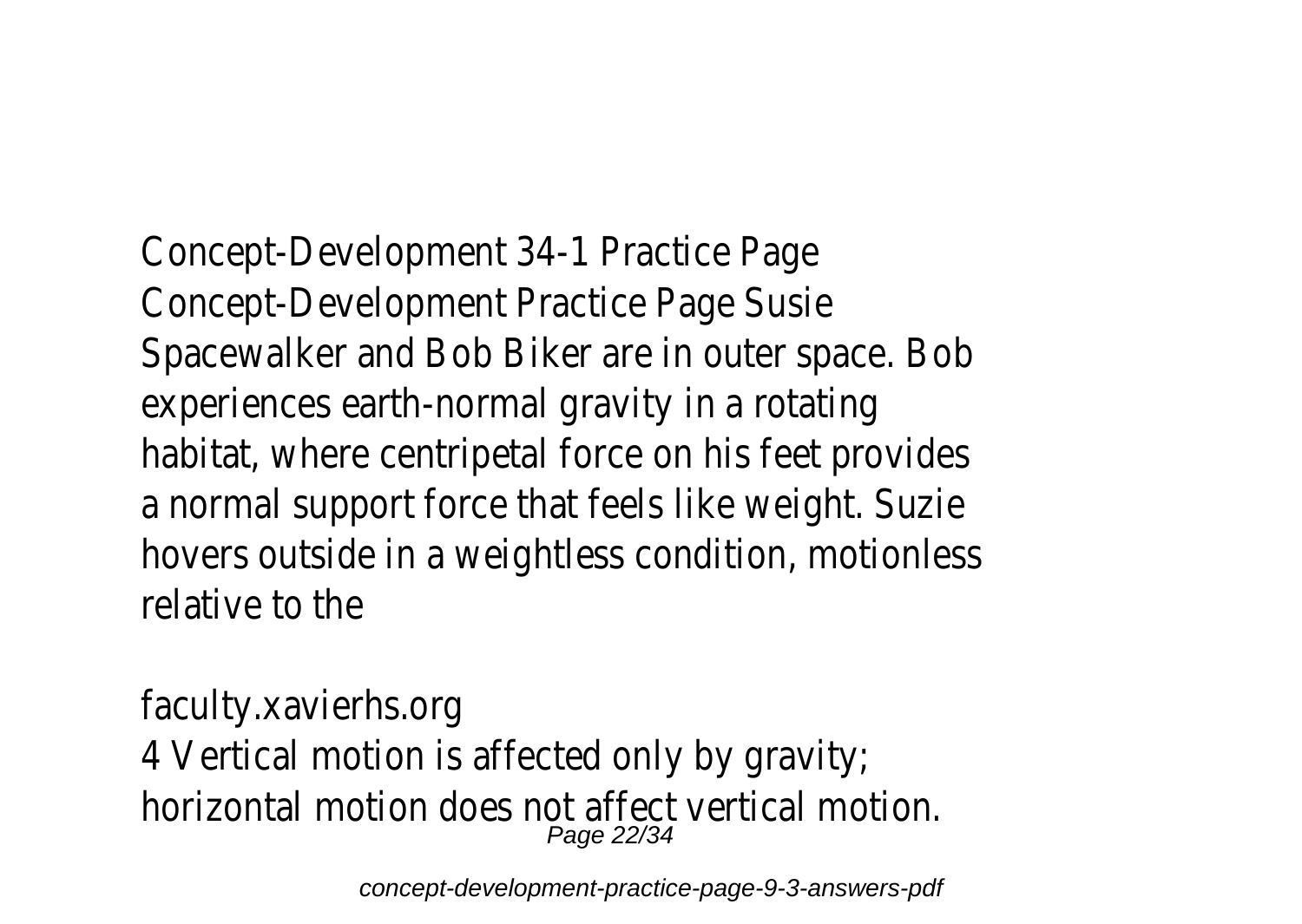CONCEPTUAL PHYSICS Chapter 5 Projectile Motion 19 Concept-Development 5-1 Practice Page

Concept-Development 5-1 Practice Page Concept-Development 6-5 Practice Page Equilibrium on an Inclined Plane 1. The block is at rest on a horizontal surface. The normal support force n is equal and opposite to weight W. a. There is (friction) (no friction) because the block has no tendency to slide. 2. At rest on the incline, friction acts.

#### Created Date: 5/7/2012 1:17:14 PM Page 23/34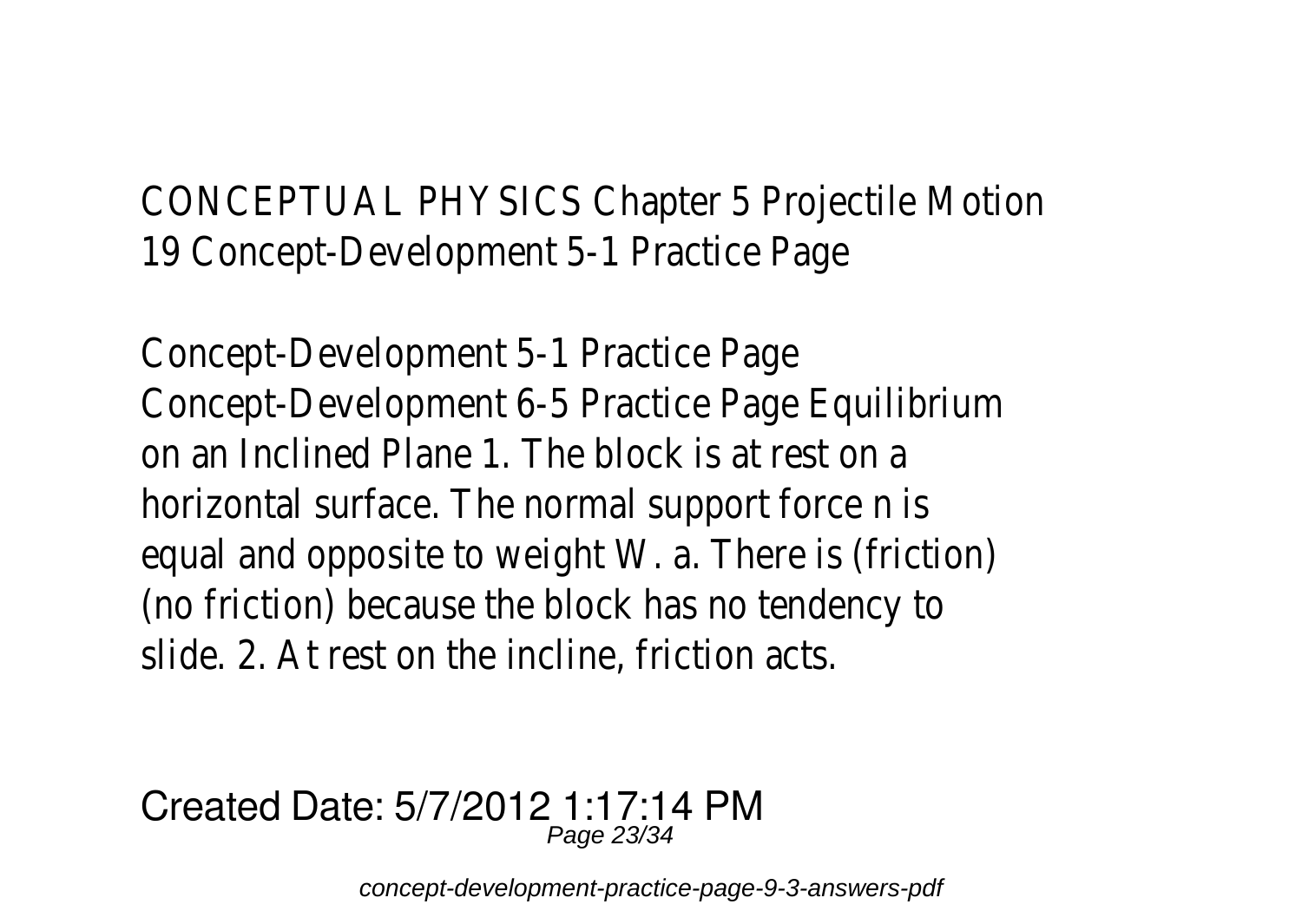# **Concept-Development 3-1 Practice Page Concept-Development Practice Page - MAFIADOC.COM**

Name Class Date Concept-Development Practice Page 9-1 Work and Energy 1. How much work (energy) is needed to lift an object that weighs 200 N to a height of 4 m?

## **faculty.xavierhs.org**

Concept-Development 34-1 Practice Page Electric Current 1. Water doesn't ? ow in the pipe when (a) both ends are at the same level.

Page 24/34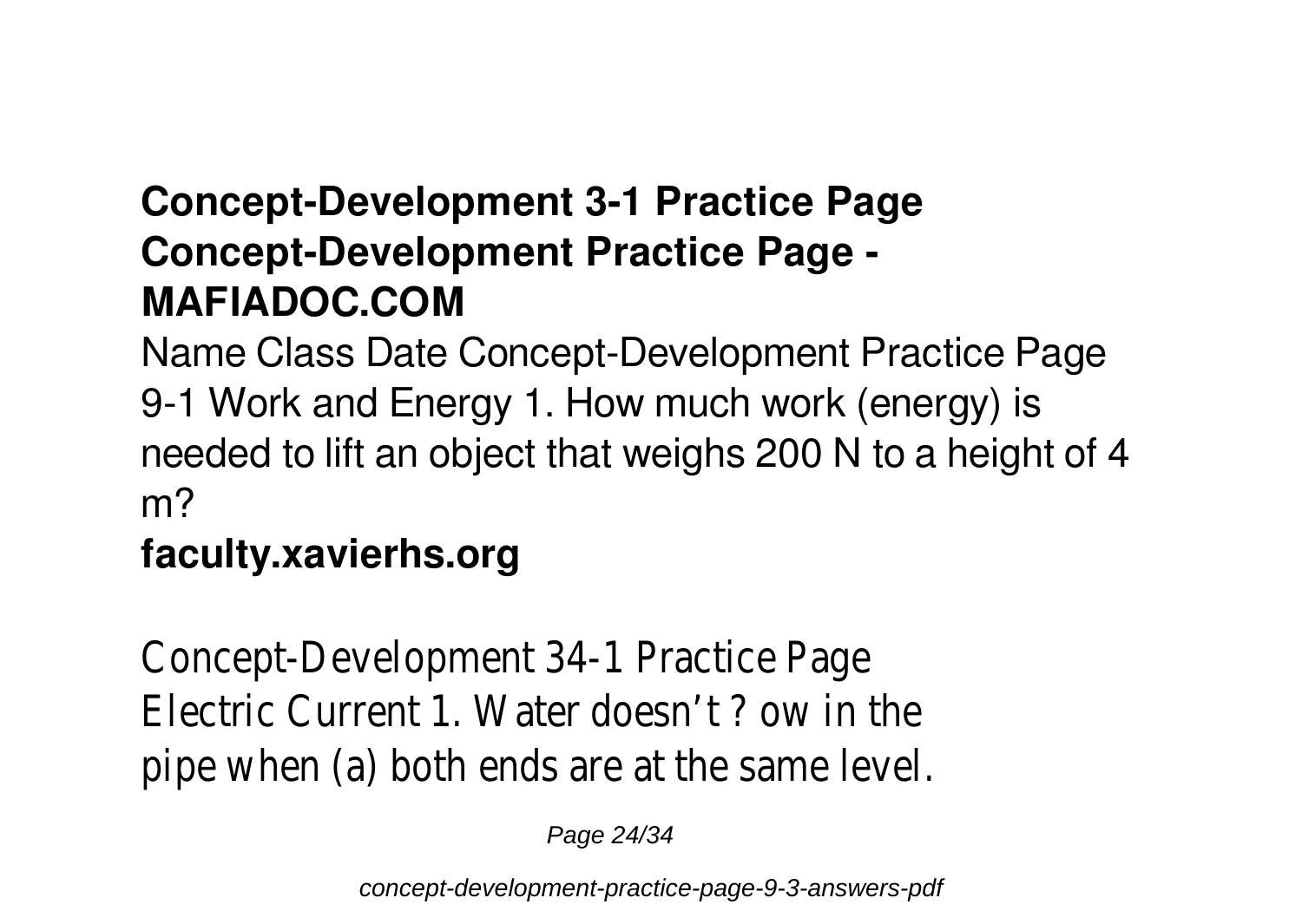Another way of saying this is that water will not ? ow in the pipe when both ends have the same potential energy (PE). Similarly, charge will not ? ow in a conductor if both ends of the conductor nhvweb.net

Concept-Development 11-2 Practice Page Concept-Development 9-2 Practice Page. 50 N During each bounce, some of the ball's mechanical energy is transformed into heat (and even sound), so the PE decreases with each bounce. 6 100 N 100 N 10 cm 6:1 The same, 60 J 100 N 50 N CONCEPTUAL PHYSICS 50 Chapter 9 Page 25/34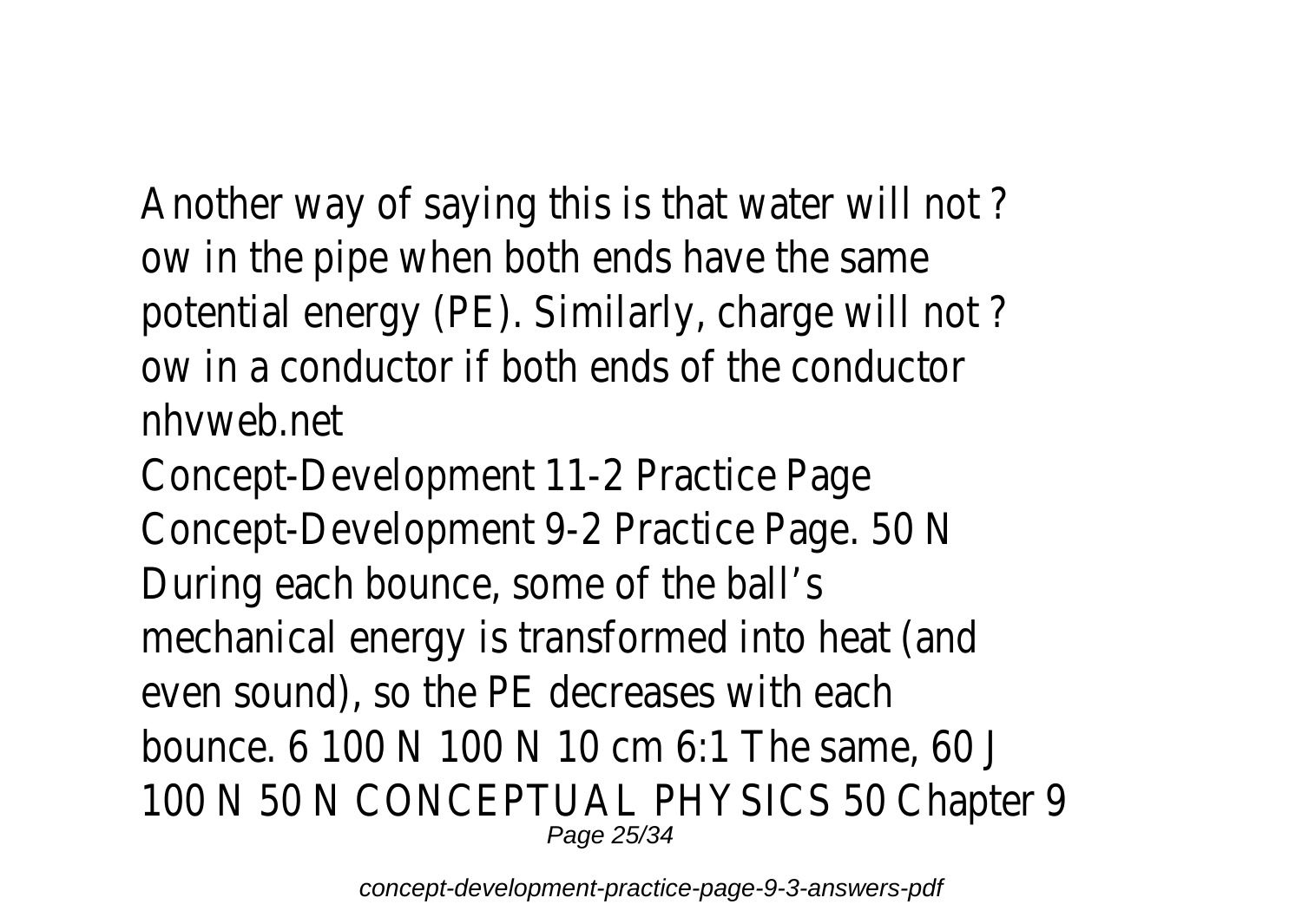**Energy** concept development practice page 9 1. Download concept development practice page 9 1 document. On this page you can read or download concept development practice page 9 1 in PDF format. If you don't see any interesting for you, use our search form on bottom ? . Concept Mapping: A GPS for Patient Care in Various ...

*Concept-Development 25-1 Practice Page Concept-Development 34-1 Practice Page* Page 26/34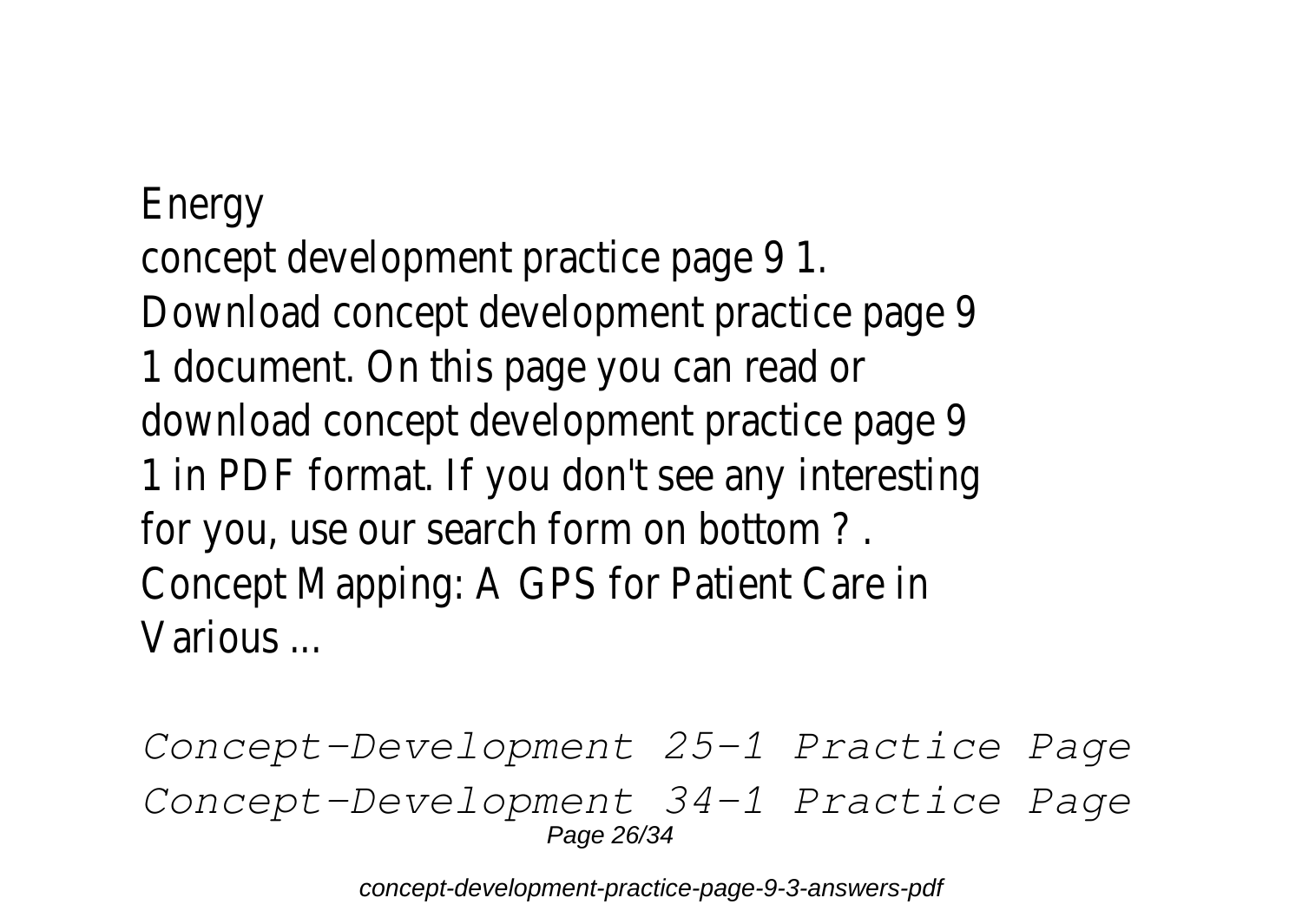*Concept-Development 2-1 Practice Page The concept that additionally depends on location in a gravitational fi eld is (mass) (weight). (Mass) (Weight) is a measure of the amount of matter in an object and only depends on the number and kind of atoms that compose it. Concept-Development 6-5 Practice Page Equilibrium on an Inclined Plane 1. The block is at rest on a horizontal surface. The normal support force n is equal and opposite to weight W. a.* Page 27/34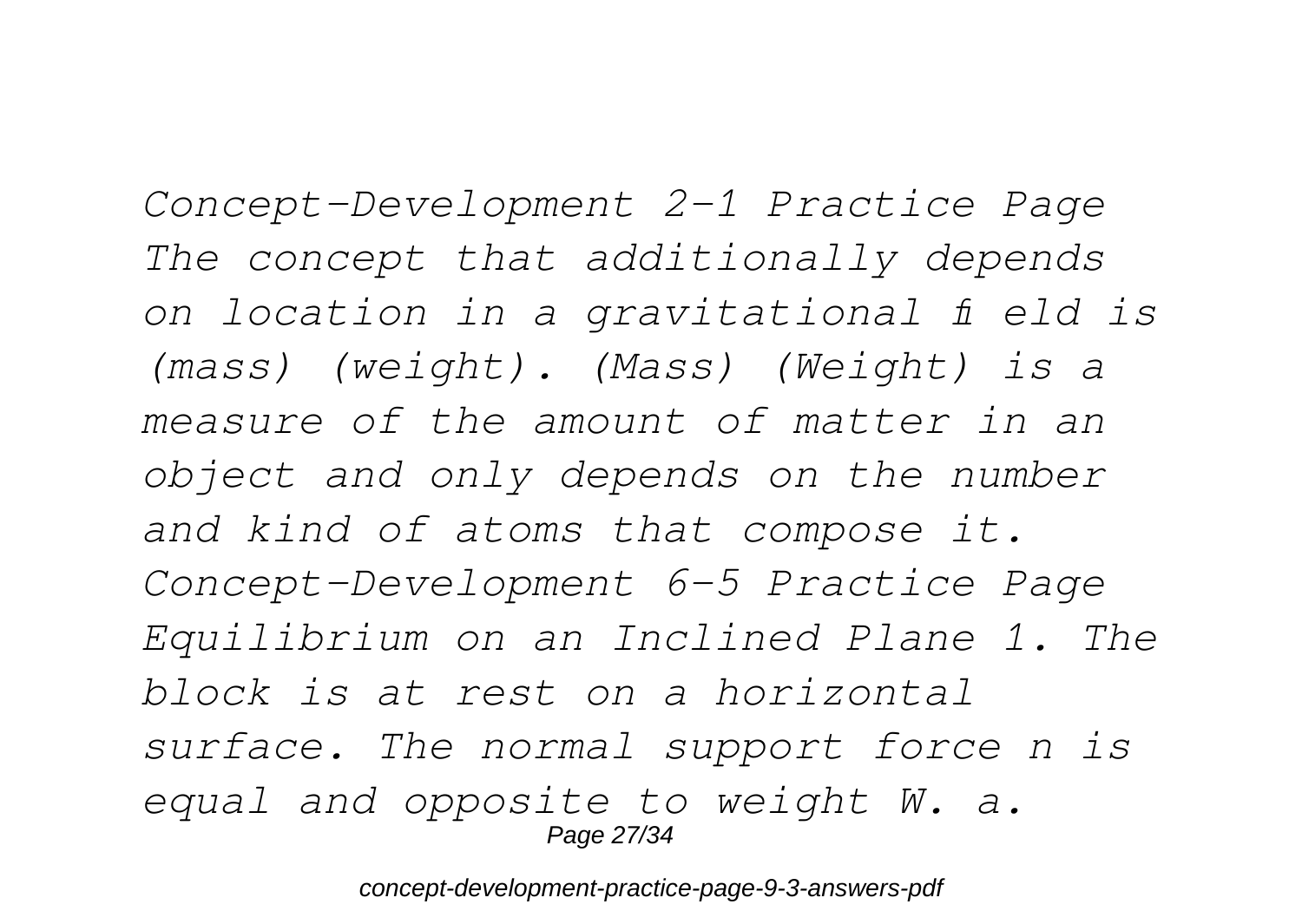*There is (friction) (no friction) because the block has no tendency to slide. 2. At rest on the incline, friction acts.*

**Concept-Development 9-2 Practice Page** Concept-Development 9-3 Practice Page t =  $0 \text{ s } v = \text{momentum} = t = 1 \text{ s } v = \text{momentum} =$  $t = 2$  s  $v =$  momentum =  $t = 3$  s  $v =$ momentum =  $t = 5 s v = momentum = Compack$ (same force but less mass) Sedan (slower) Compact Sedan; same force applied over a

Page 28/34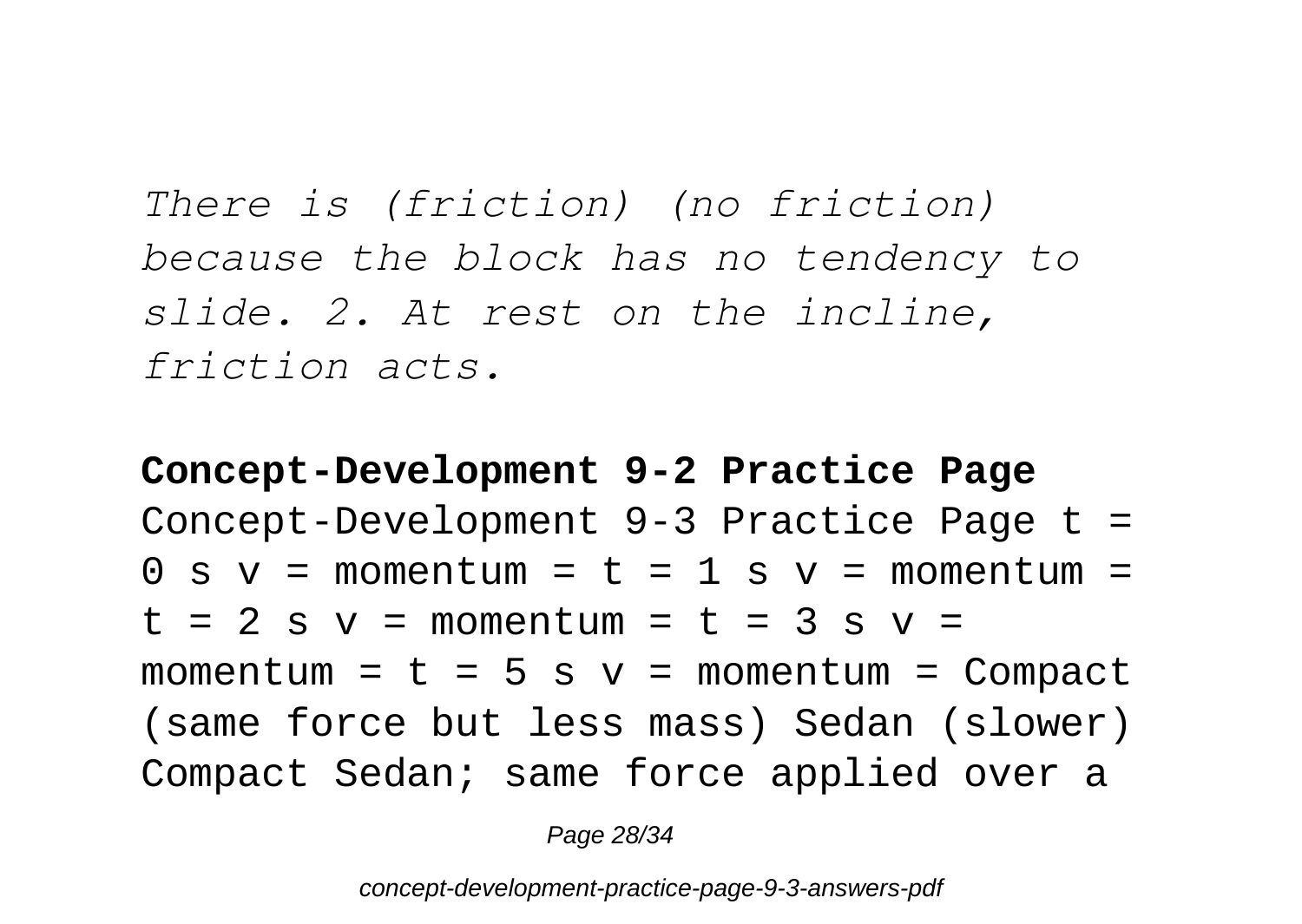longer time produces more impulse. Concept-Development 11-2 Practice Page. You topple when your CG extends beyond your feet. (One's buttocks can extend backward so the CG is above the feet.) (The CG is beyond the support base, so the person will topple backward. Demonstrate this in class!) CONCEPTUAL PHYSICS

**Concept Development Practice Page 9** Name Class Date Concept-Development Practice Page 9-2 Conservation of Energy 1. Fill in the blanks for the six systems Page 29/34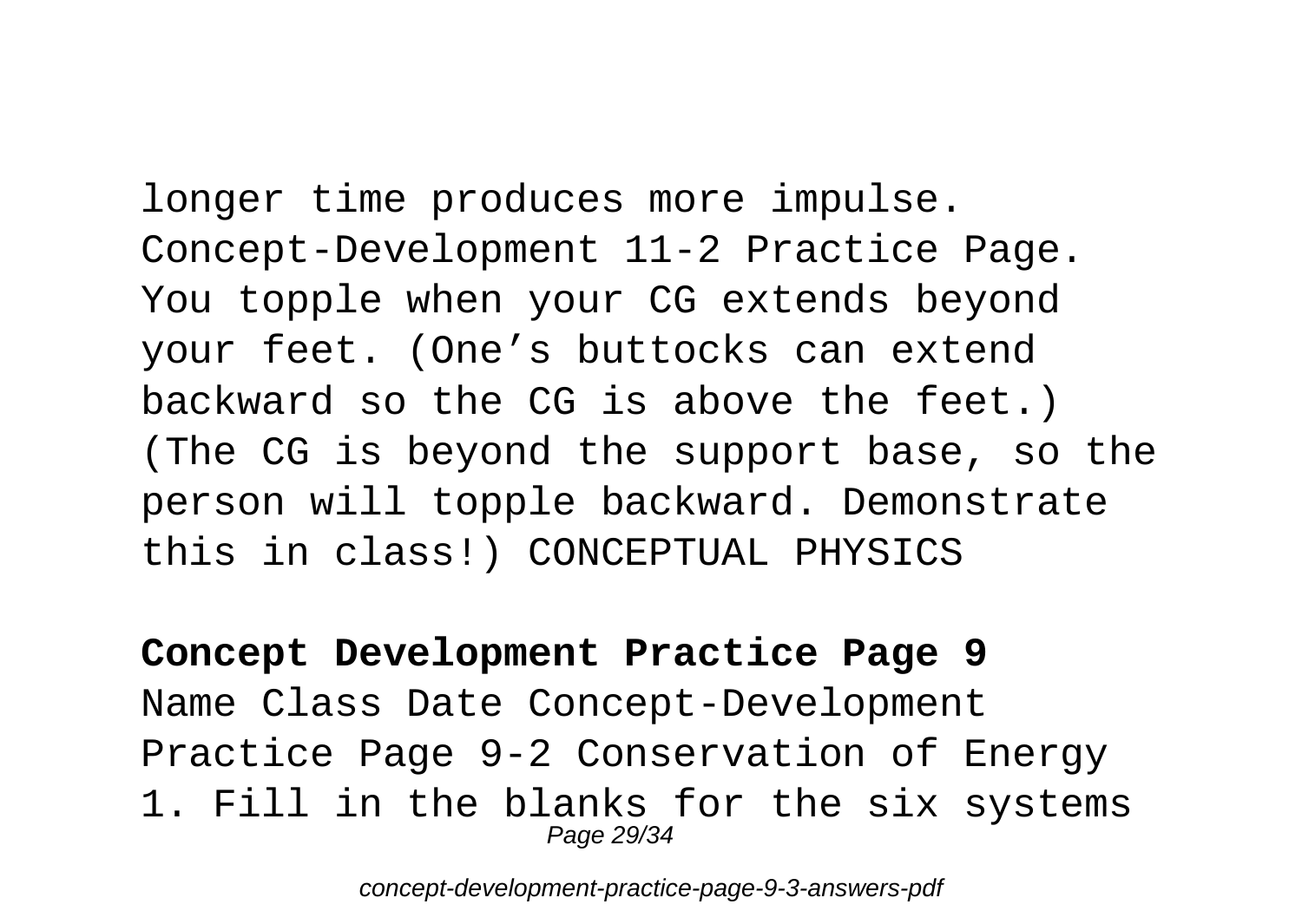#### shown. 30 J 30 J 20 J 30 J 4  $\times$  106 J

Conceptual Physics Conceptual Worksheets ... millerSTEM T T Toward center of circle Yes Yes Yes f f Because centripetal acceleration is not zero n n Yes Provides centripetal force for circular motion CONCEPTUAL PHYSICS it. The concept that is fundamental is (mass) (weight). The concept that additionally depends on location in a gravitational fi eld is (mass) (weight). (Mass) (Weight) is a measure of the amount of matter in an object and only depends on the number and kind of

atoms that compose it.

**Concept-Development 9-1 Practice Page | 1pdf.net**

Page 30/34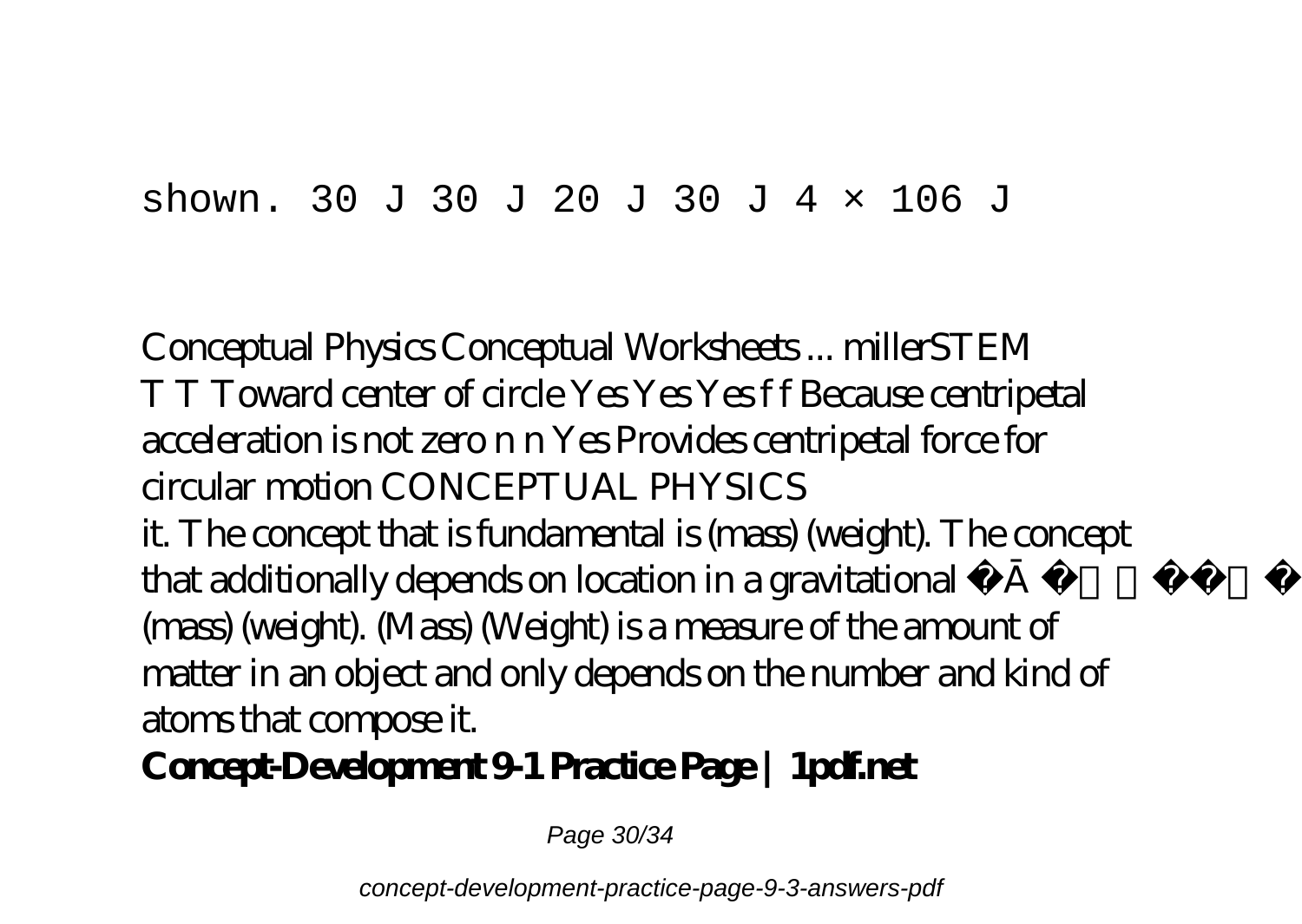9. When an automobile moves toward a listener, the sound of its horn seems relatively (low pitched) (normal) (high pitched) and when moving away from the listener, its horn seems (low pitched) (normal) (high pitched). 10. The changed pitch of the Doppler effect is due to changes in (wave speed) (wave frequency).

Concept-Development Practice Page Susie Spacewalker and Bob Biker are in outer space. Bob experiences earth-normal gravity in a rotating habitat, where centripetal force on his feet provides a normal support force that feels like weight. Suzie Page 31/34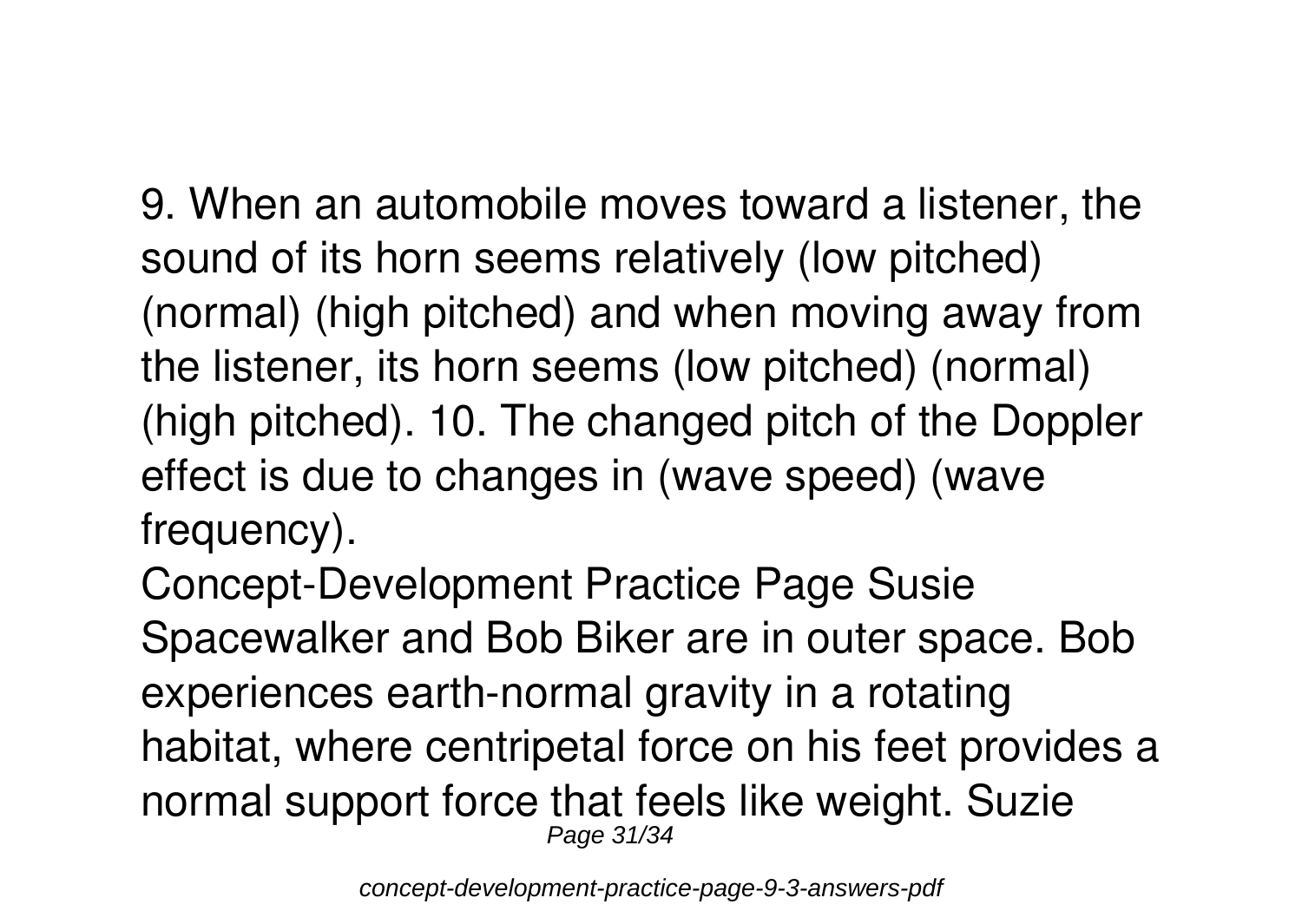hovers outside in a weightless condition, motionless relative to the

800 J 200 W 6 kW 2:1 250 N Block on A reaches bottom fi rst; greater acceleration and less ramp distance. Although it will have the same speed at bottom, the time it takes to reach that speed is different! 10 10 10 **Concept-Development 10-1 Practice Page Concept-Development 5-1 Practice Page**

**Concept-Development 9-1 Practice Page On this page you can read or download 9** Page 32/34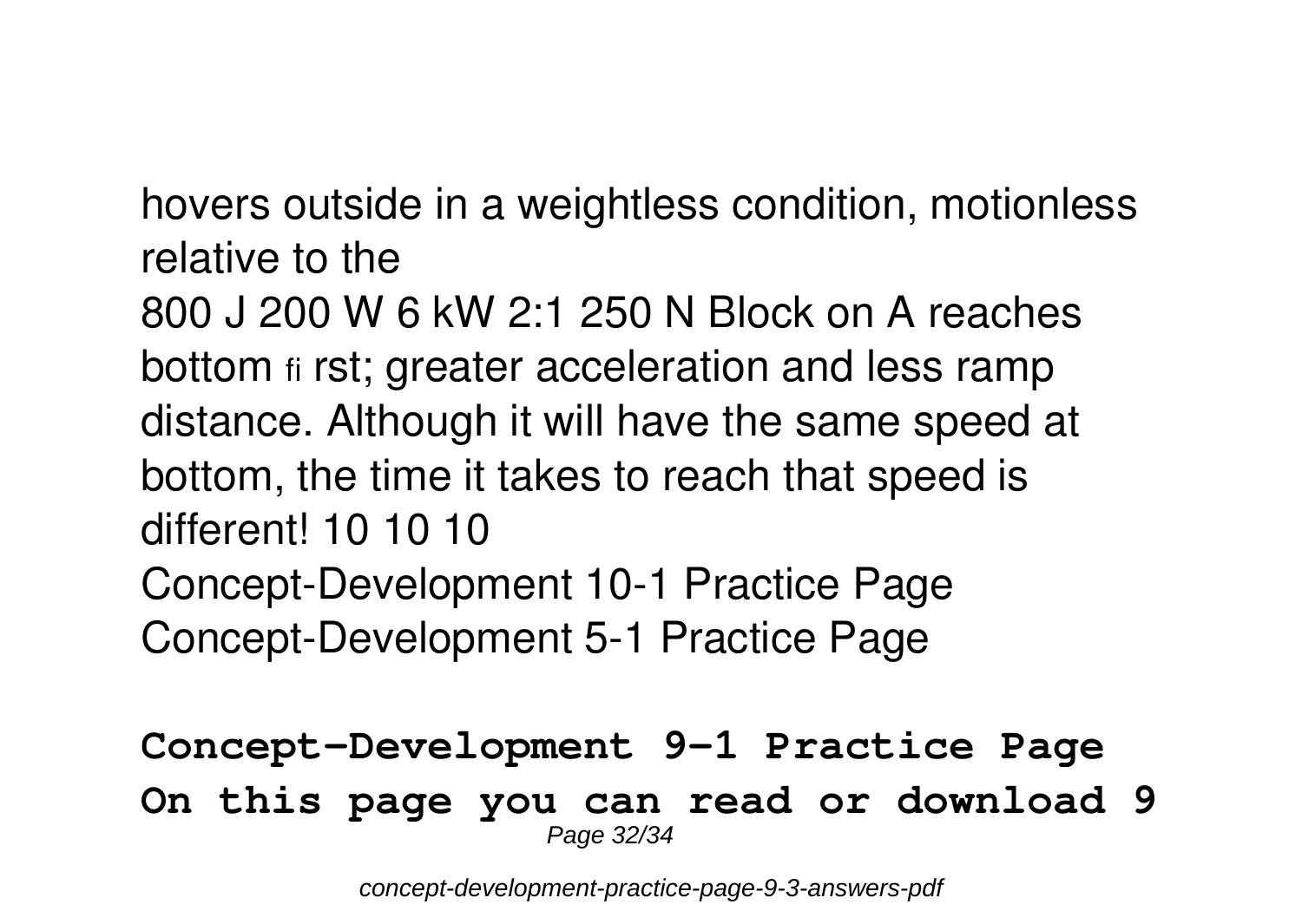**1 circular motion answers concept development practice page in PDF format. If you don't see any interesting for you, use our search form on bottom ? .**

**9 1 circular motion answers concept development practice page 4 Vertical motion is affected only by gravity; horizontal motion does not affect vertical motion. CONCEPTUAL PHYSICS Chapter 5 Projectile Motion 19 Concept-Development 5-1 Practice Page** Page 33/34